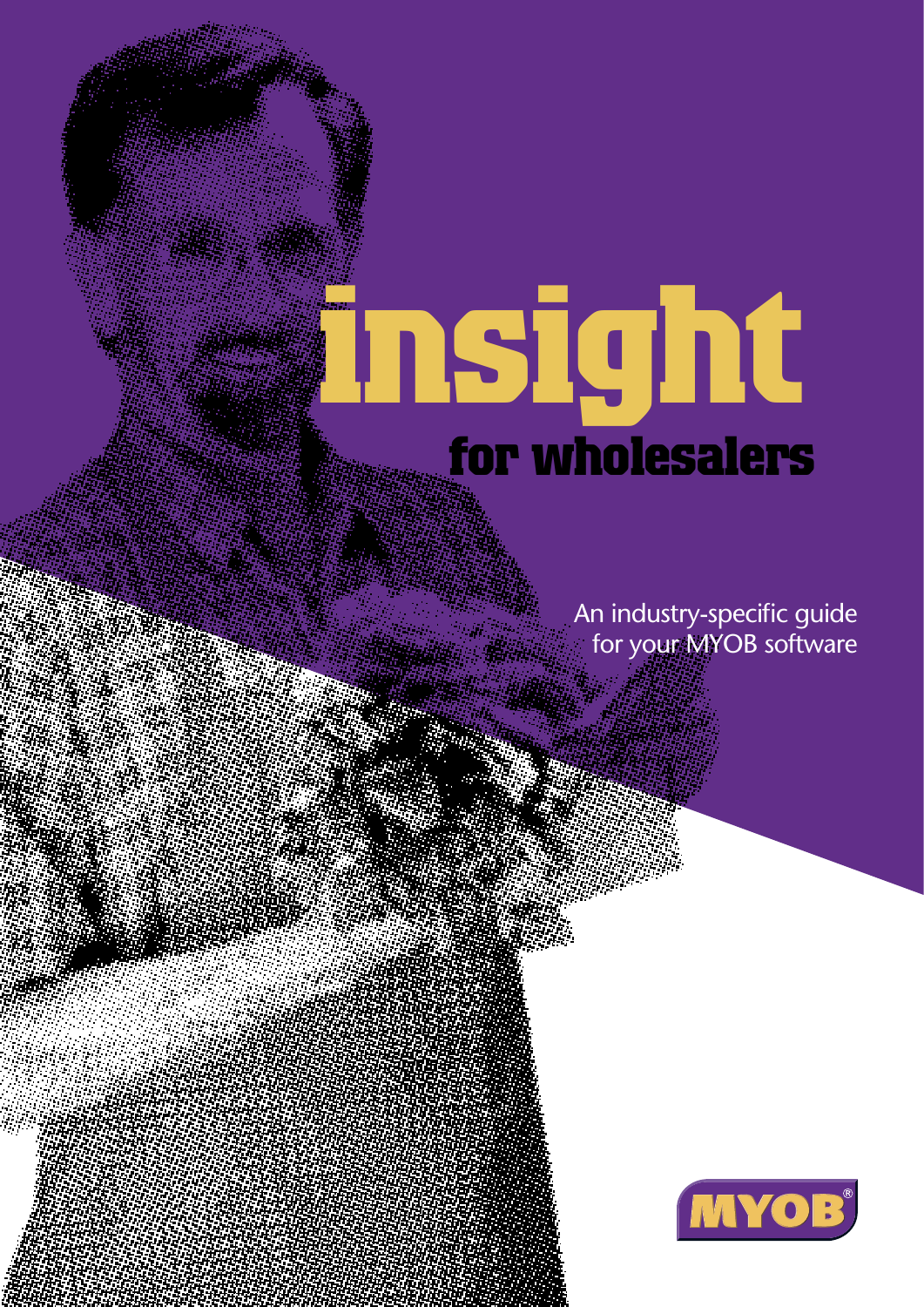# **Contents**

| <b>Introduction</b>                                              | 3  |
|------------------------------------------------------------------|----|
| <b>Choosing your MYOB software</b>                               | 4  |
| Understanding the essentials                                     | 5  |
| Creating your accounts list                                      | 5  |
| Reviewing your accounts list                                     | 5  |
| Checking your preferences                                        | 6  |
| Setting up opening balances                                      | 6  |
| Getting ready to go                                              | 6  |
| <b>Analysing your profitability</b>                              | 7  |
| Analysing profitability by accounts                              | 7  |
| Analysing profitability by jobs or cost centres                  | 7  |
| Analysing profitability by category or location                  | 8  |
| <b>Communicating with customers</b>                              | 9  |
| Creating sales                                                   | 9  |
| Including additional information on your sales                   | 9  |
| Changing the layout of your printed sale                         | 10 |
| Providing different payment options for your<br>customers        | 10 |
| Sending goods to branches and statements<br>to head office       | 11 |
| Entering sales orders                                            | 11 |
| Processing sales orders and finalising sales                     | 11 |
| Recording backorders                                             | 12 |
| Planning delivery runs                                           | 13 |
| <b>Managing supplier relationships</b>                           | 14 |
| Recording a supplier invoice                                     | 14 |
| Placing supplier orders                                          | 15 |
| Paying suppliers electronically                                  | 15 |
| Analysing how much you owe                                       | 16 |
| <b>Recording other types of expenses</b>                         | 17 |
| Dealing with credit cards                                        | 17 |
| Organising petty cash (if you have a petty<br>cash tin)          | 18 |
| Organising petty cash (if you have a wallet<br>full of receipts) | 18 |
|                                                                  |    |

In creating this document, MYOB gratefully acknowledges use of material from Making the Most of MYOB business software, 6th edition, by Veechi Curtis, published by Woodslane Pty Ltd, 2004.

| <b>Case Study – Bunyips Gourmet Deliveries</b>                                     | 19 |
|------------------------------------------------------------------------------------|----|
| <b>Setting up inventory</b>                                                        | 20 |
| Creating a new item                                                                | 20 |
| Setting up item buying details                                                     | 21 |
| Setting up item selling details                                                    | 21 |
| Creating product groups and categories                                             | 22 |
| <b>Managing your inventory</b>                                                     | 23 |
| Analysing stock levels                                                             | 23 |
| Setting automatic re-order levels                                                  | 23 |
| Dealing with special inventory situations                                          | 24 |
| Tracking stock in more than one location                                           | 24 |
| Creating assemblies and auto-builds                                                | 25 |
| <b>Inventory adjustments and transfers</b>                                         | 26 |
| Adjusting for missing or damaged stock                                             | 26 |
| Adjusting the unit costs of inventory items                                        | 26 |
| Creating credit notes when inventory<br>returns to zero                            | 27 |
| Incorporating freight into the cost of goods                                       | 28 |
| Calculating your freight percentage                                                | 28 |
| Recording the receipt of goods when<br>incorporating freight                       | 28 |
| Recording the invoices for freight when<br>you have incorporated freight into your |    |
| cost of goods sold                                                                 | 29 |
| <b>Case Study - Echidna Gifts</b>                                                  | 30 |
| <b>Pricing</b>                                                                     | 31 |
| Calculating average and last cost                                                  | 31 |
| Setting up multiple selling prices                                                 | 31 |
| <b>Updating prices</b>                                                             | 32 |
| Analysing profit on each stock line                                                | 32 |
| Sales teams and commissions                                                        | 33 |
| Setting up salespeople                                                             | 33 |
| Tracking salesperson performance                                                   | 33 |
| Generating commission reports                                                      | 33 |
| <b>Understanding GST</b>                                                           | 35 |
| <b>Recording GST</b>                                                               | 35 |
| Deciding what GST codes you need                                                   | 35 |
| Deciding what codes to use when                                                    | 36 |
| <b>Budgeting for tax</b>                                                           | 38 |

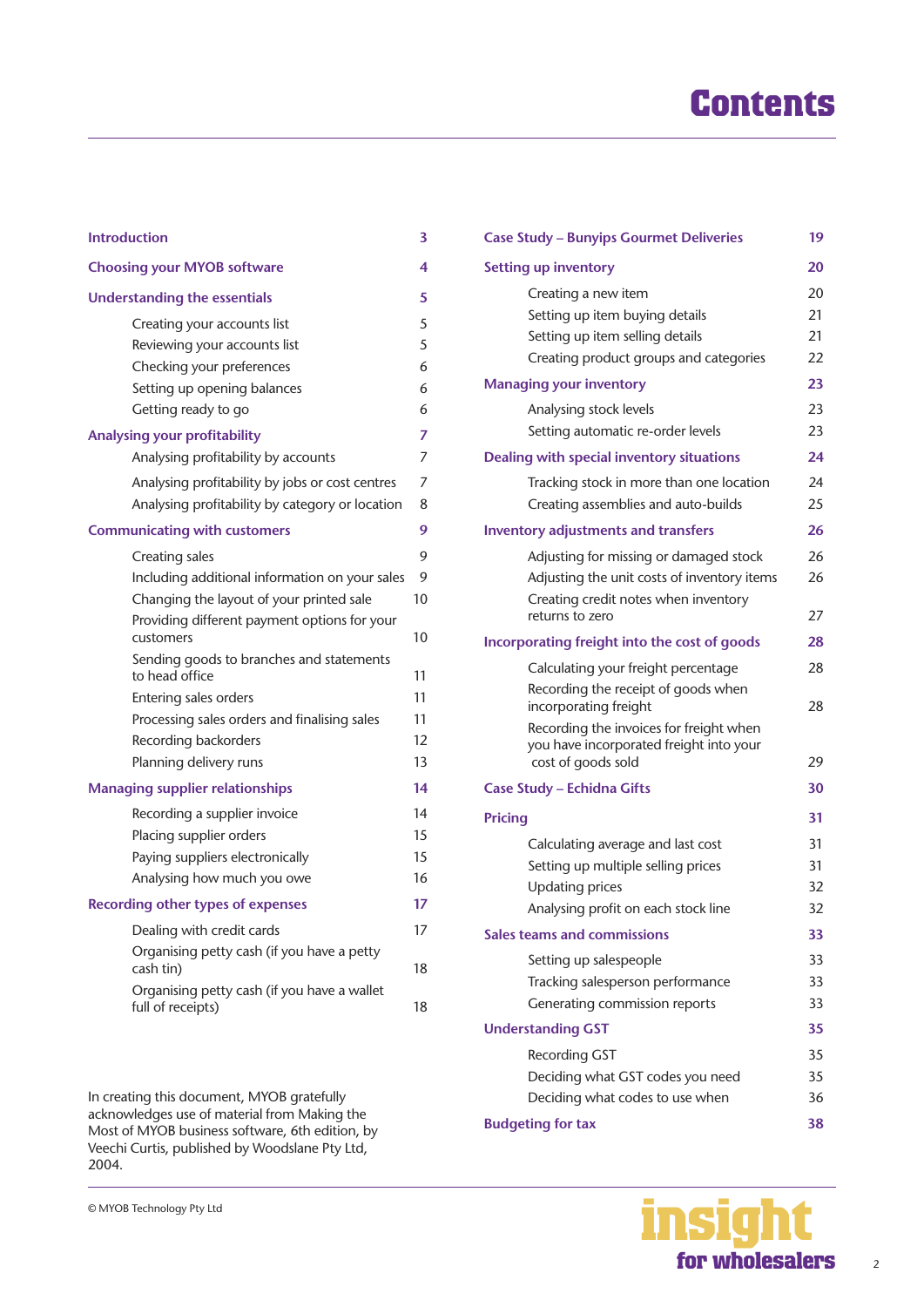# **Introduction**

<span id="page-2-0"></span>An efficient and robust accounting system is more important for wholesalers than for almost any other type of business. Invoicing, stock control and timely reporting are central to business success, as margins are often small and changes in customer demand occur frequently. Even the smallest wholesaler usually encounters relatively complex situations, such as salesperson commissions, inventory in multiple locations or a mixture of taxable and non-taxable goods.

Fortunately, MYOB software offers a range of practical and versatile products for most small to medium-sized wholesalers, streamlining stock control, financial reporting and tax management so that complex tasks become as simple as possible. In this guide, you'll find lots of ideas and tips on the best way to set up MYOB software, all written with wholesaling specifically in mind. If you are a manufacturer as well as a wholesaler, you'll find additional information in *MYOB Software for Manufacturers.* If you import or export goods overseas, then refer also to *MYOB Software for Exporters and Importers.* 

Throughout this guide, you'll also come across case studies where you can read about real-life examples of Australian wholesalers. Browse through these case studies to get the big picture of how MYOB software can work for you, and to discover new tips and ideas.

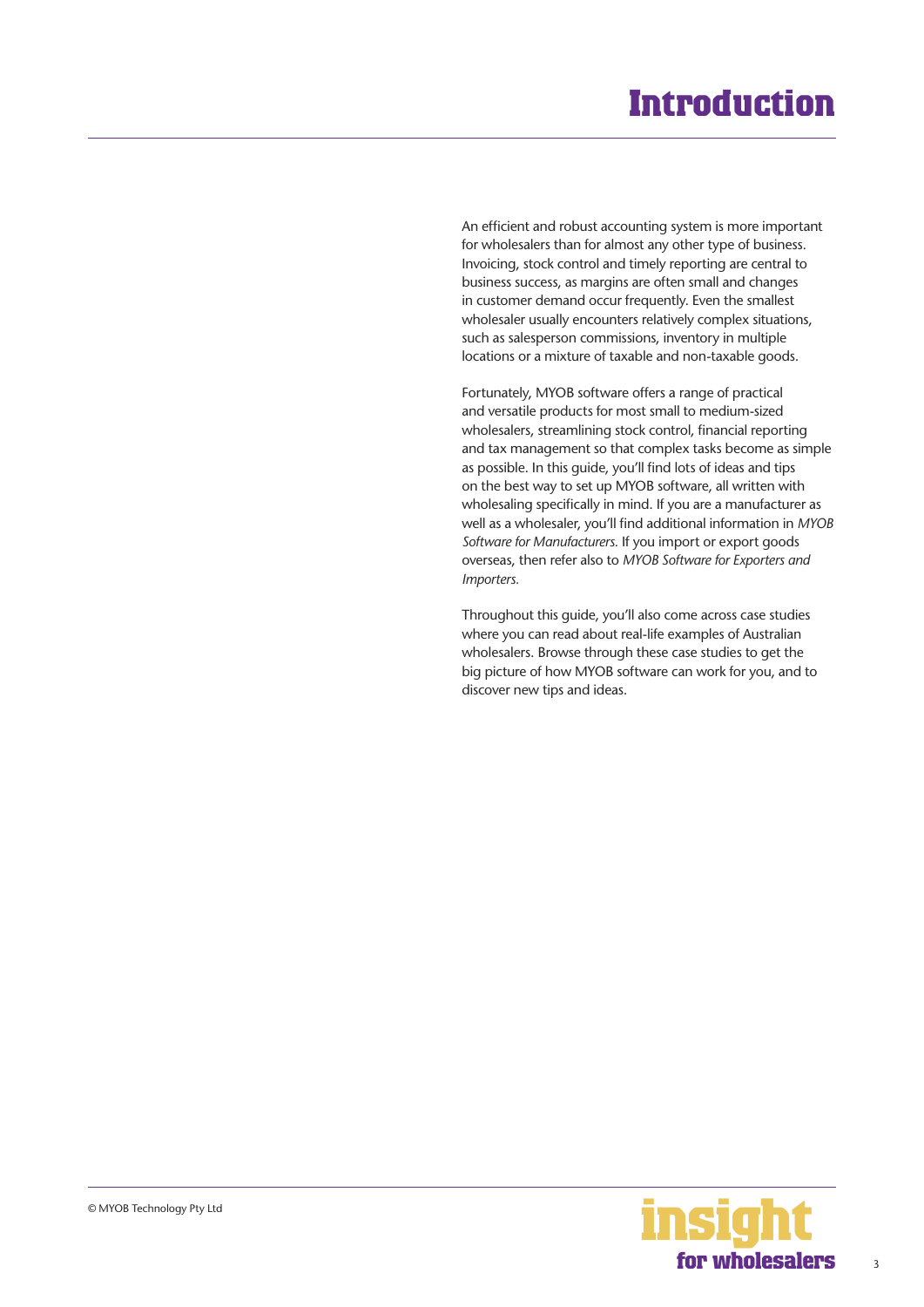# <span id="page-3-0"></span>**Choosing your MYOB software**

For small wholesalers with simple inventory requirements and no employees, MYOB Accounting is probably your best bet (MYOB BusinessBasics and MYOB FirstEdge are not recommended as they don't have stock tracking features). However, if you have employees, MYOB Accounting Plus is the way to go as it includes full payroll management.

If you need to have more than one person working in your accounting system at a time (perhaps one person invoicing and another doing the books), then MYOB Premier (for Windows) or MYOB AccountEdge (for Macs) provide the most suitable solution, as both these products provide multi-user capability (both these products include payroll management as standard).

In addition, MYOB Premier and MYOB AccountEdge both include advanced inventory features such as multiple selling prices.

Whichever product you choose, if you want to upgrade to another product that's further up the family tree, you can do so at any time. You don't need to buy the new software from scratch; you simply pay an upgrade price.

To find out more about these MYOB products, visit **www.myob.com.au** .



4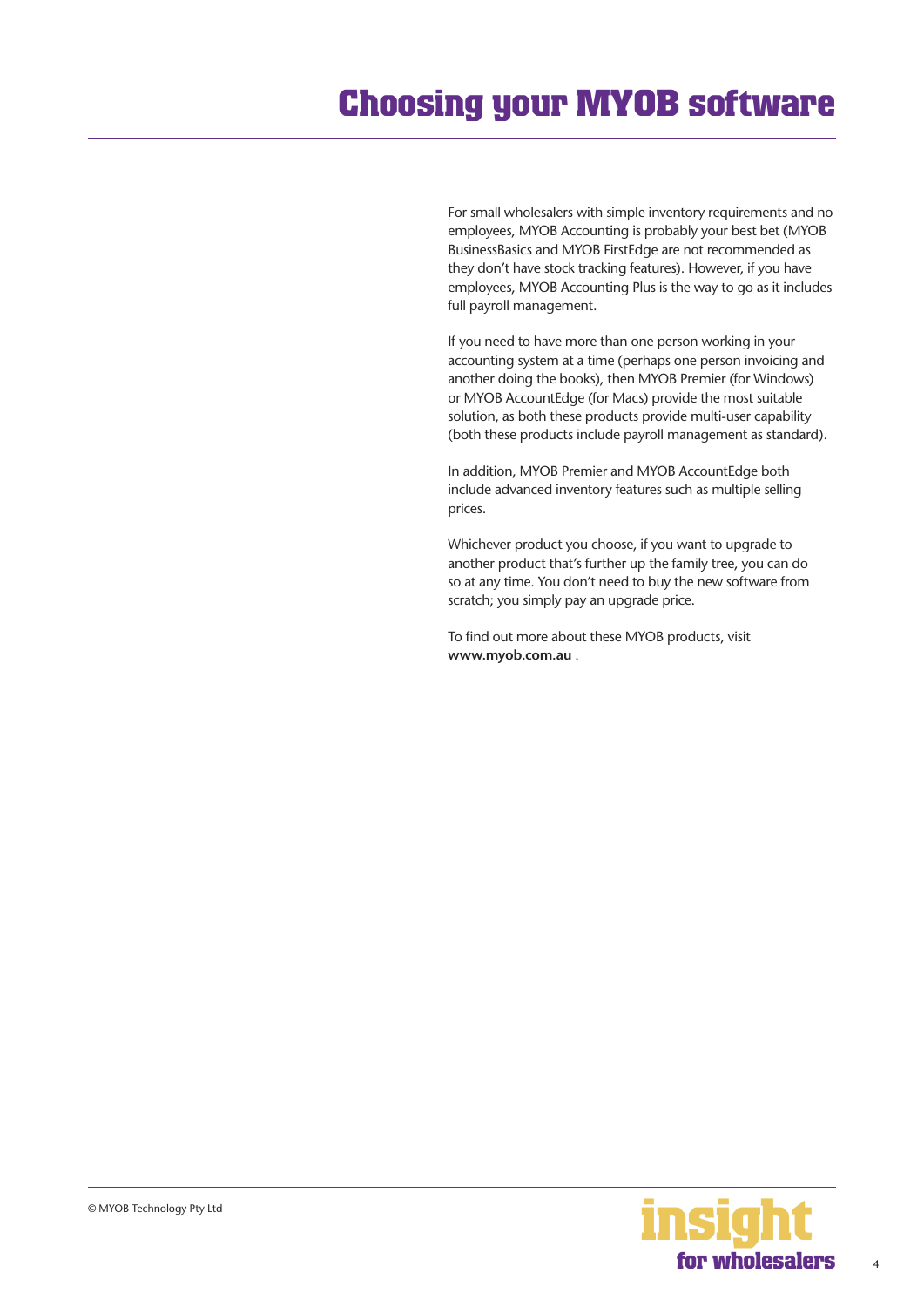<span id="page-4-0"></span>The following five steps are a brief guide to getting started, highlighting important information specific to wholesalers.

# **Creating your accounts list**

When you create the company file for your business, the Easy Setup Assistant asks you to Build Your Accounts List, giving you the option of starting with a standard list. The best choice is to select Other as your Industry Classification, and Wholesale Business as your type of business. This template provides a sample list of accounts and makes a good starting point. Don't worry if this accounts list is not perfect - you can add, change or delete as many accounts as you like.

# **Reviewing your accounts list**

Before entering your opening balances, you need to adapt your accounts list so that it suits the unique needs of your business.

Your accounts list is a list of categories to which you allocate all transactions. There are eight major account categories.

| <b>Account Category</b> | <b>What it means</b>                                                                                                                                                                                                     |
|-------------------------|--------------------------------------------------------------------------------------------------------------------------------------------------------------------------------------------------------------------------|
| Assets                  | Things you own, or that people owe you. Includes bank accounts,<br>outstanding customer accounts and new equipment.<br>Asset account numbers start with 1.                                                               |
| <b>Liabilities</b>      | What you owe to other people. Includes loans, taxes payable, and<br>outstanding supplier accounts.<br>Liability account numbers start with 2.                                                                            |
| Equity                  | This is the profit or loss your business has made since its inception.<br>Examples of equity accounts include retained profits, partners'<br>drawings, or capital contributions.<br>Equity account numbers start with 3. |
| Income                  | Money in! Everything you invoice to your customers.<br>Income account numbers start with 4.                                                                                                                              |
| Cost of sales           | Cost of sales are the goods you buy for resale plus any direct<br>costs, such as freight or commissions.<br>Cost of sales account numbers start with 5.                                                                  |
| <b>Expenses</b>         | Overheads. The day-to-day running costs of your business.<br>Includes wages, electricity, repairs, telephone, and so on.<br>Expense account numbers start with 6.                                                        |
| Other Income            | Extraordinary income that is not part of normal operations. Could<br>include compensation income, capital gains or interest income.<br>Other Income account numbers start with 8.                                        |
| <b>Other Expenses</b>   | Extraordinary expenses that are not part of normal operations.<br>Could include lawsuit expenses, capital losses, or fire damage<br>costs.<br>Other Expenses account numbers start with 9.                               |

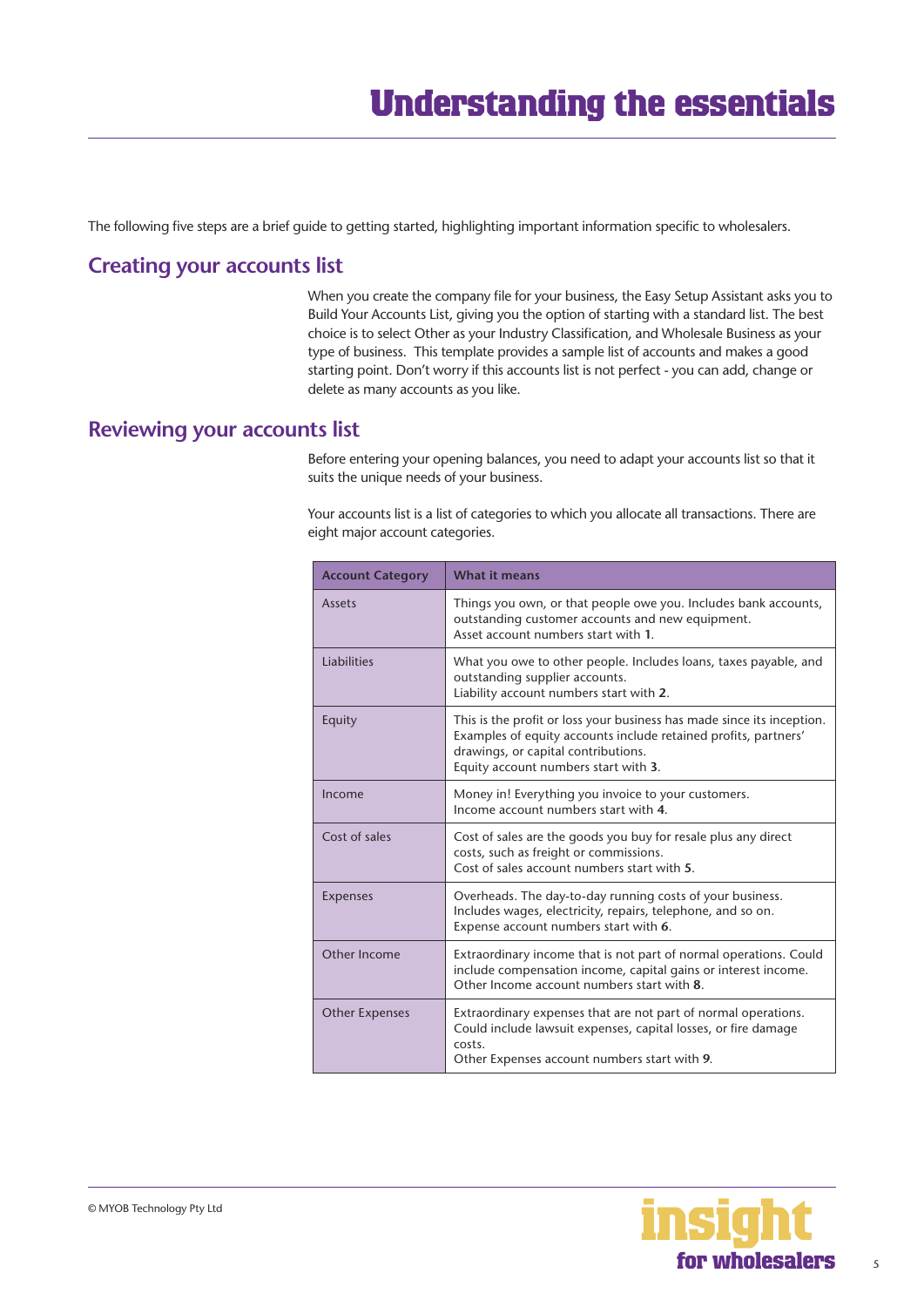# <span id="page-5-0"></span>**Checking your preferences**

You can customise all MYOB software so that it works for your business the way you want it to. You can do everything from changing the appearance of your windows, to automatically requesting a backup prompt each time you quit the program. It all happens via the Preferences window.

To review your preferences, go to the **Setup** menu, choose **Preferences** and then explore the **System**, **Windows**, **Reports & Forms**, **Banking**, **Sales**, **Purchases** and **Security** tabs. Remember—your choice of preferences does not commit you to this for ever and ever, for you can change your preferences at any time.

## **Setting up opening balances**

To enter opening account balances, go to the **Setup** menu, choose **Balances**, and then choose **Account Opening Balances**.

To enter opening balances for outstanding customer accounts, go to the **Setup** menu, choose **Balances**, and then choose **Customer Opening Balances.** 

**To enter opening balances for outstanding supplier accounts, go to the Setup**  menu, choose **Balances**, and then choose **Supplier Opening Balances**.

To get up and running, you only need to enter opening balances for a few accounts. Your opening account figures won't balance, but this out of balance amount simply goes to the Historical Balancing account. You or your accountant can fix this later.

## **Getting ready to go**

Before you start entering transactions, work out how you intend to back up your company file. If your file is going to contain very few transactions, you may be able to fit your backup onto floppy disk. Otherwise, you'll need to have a CD burner or a zip drive.

You might have been lucky so far, but *nobody* can guarantee continued immunity to power surges, theft, fire or hard disk failure. If you don't organise a system now, you'll probably forget about it until it's too late—and then you'll be sorry.

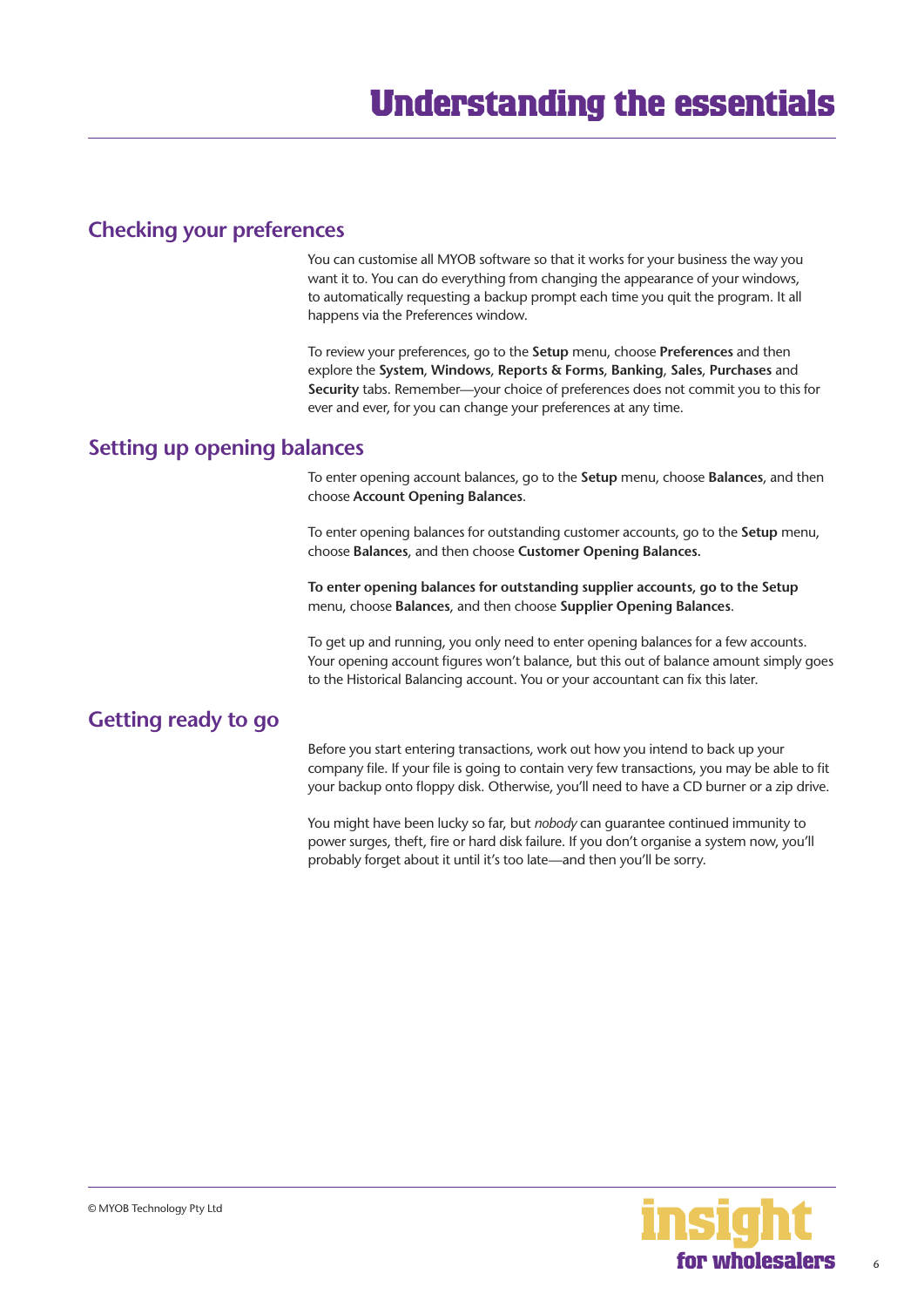<span id="page-6-0"></span>One of the fantastic things about MYOB software is that every transaction can be coded in several different ways. For example, in the **Spend Money** transaction below, the **Card** shows the name of the supplier; the **Allocation Account** shows the type of expense, the **Job** column shows the cost centre and the **Category** shows the location.

#### **You can use accounts, jobs and categories to analyse business profitability**

When you first set up your system, it's worth taking some time to figure out how you might take advantage of the job and category features. By analysing how much money you're making (or losing!) on everything you do, you can fine-tune your business to maximise your chances of success.

| ÷ |  |  |
|---|--|--|
|   |  |  |
|   |  |  |
|   |  |  |

# **Analysing profitability by accounts**

The first (and possibly the easiest) way to analyse where you make your money is to set up your Accounts List so that it reflects the many activities of your business. For example, if you sell three kinds of products your income accounts might include **Income Product A**, **Income Product B**, and **Income Product C**. Alternatively, if you deal with different types of customers, your income accounts might include **Income Customer Type A**, **Income Customer Type B** and **Income Customer Type C**. (Note that it is always good to try and divide your income into several different accounts, rather than lumping it all together as one.)

# **Analysing profitability by jobs or cost centres**

The second way to analyse where you make your money is to divide your business into different cost centres and create a job for each one. You can then generate a Profit & Loss report for each cost centre, as well as a Profit & Loss report for your business as a whole.

Here are some real-life examples of how wholesalers use job numbers to help them manage their business:

- An established wholesaler started up a side-line of a mail order catalogue. In order to monitor the success of the mail order, he set up the mail order part of his business as a **Job.** By coding all mail order income and expenses with this job number, he can see how much the mail order makes (or loses) every month, independently of the rest of his business.
- An exporter was trying to establish new outlets in Singapore, Hong Kong and Malaysia. By creating a job number for each country, he is now able to track the income and expenses from each source.

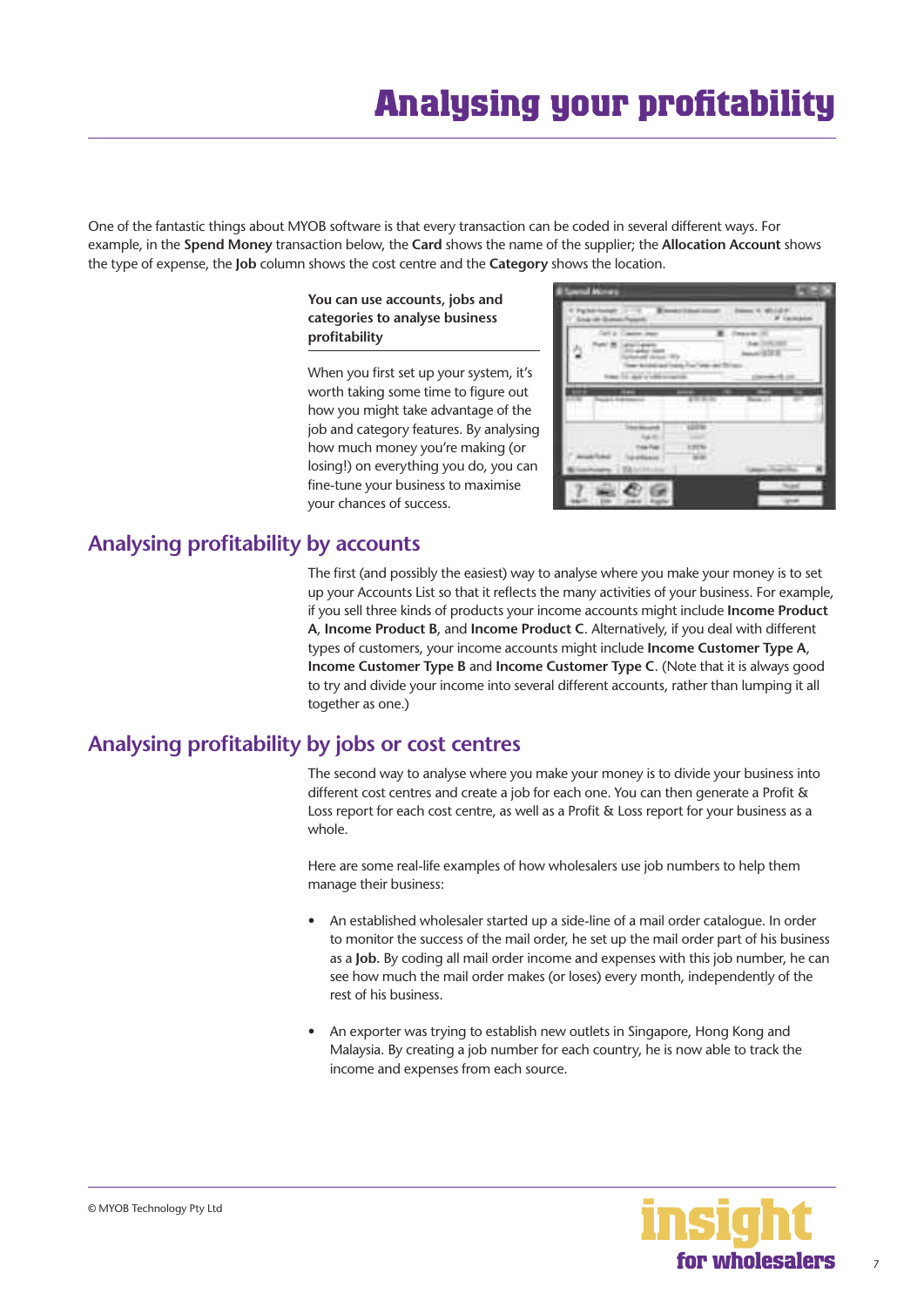<span id="page-7-0"></span>• A wholesaler was eligible for an AusTrade export grant that refunded 50% of all marketing expenses that related to exports. By creating a job number for AusTrade, and coding all eligible marketing expenses, he could print a job report that detailed all expenses at the drop of a hat, ready for his annual grant submission to AusTrade.

**Jobs can be used creatively to analyse all types of information**

| within Gilberton - Furniture<br>July Prvs | Treasured.<br><b>AVIDA</b> |         |   |  |
|-------------------------------------------|----------------------------|---------|---|--|
|                                           |                            |         |   |  |
|                                           |                            |         |   |  |
|                                           |                            |         |   |  |
|                                           | Linear 11                  | - Tares | ٠ |  |

# **Analysing profitability by category or location**

If you operate from more than one location, you can use categories to analyse the profitability of each branch. For example, you might have one warehouse in Sydney and another in Melbourne. If you code every transaction with a category that indicates which branch it came from, you can assess the profitability of each branch independently of the other.

To use categories, you need to turn on category tracking. Go to the **Setup** menu, choose **Preferences**, and then click the **System** tab. Mark the **Turn on Category Tracking**  checkbox. If you want to be forced to enter a category for every transaction, select the **Categories are Required** option, rather than the **Categories are Not Required** option.

By the way, if you're unsure of whether to use jobs or categories to analyse profitability, bear in mind that you can split a single transaction across several jobs, but you can't select more than one category for a single transaction.

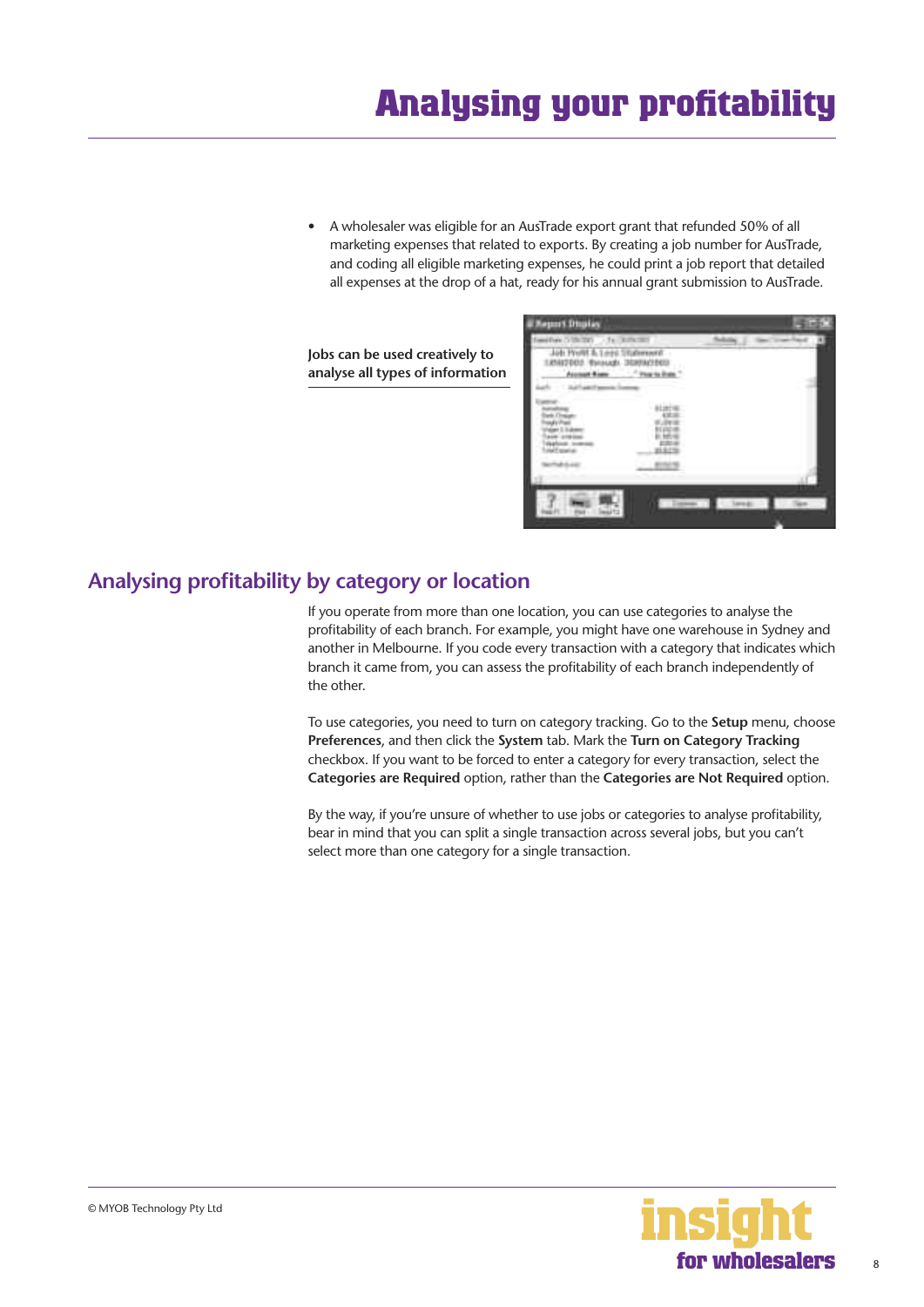# **Communicating with customers**

<span id="page-8-0"></span>The most elementary part of communicating with your customers has to be your sales invoices. Not only do your invoices need to be clear and easy to understand, but they need to look good too, creating a positive impression every time. Fortunately, MYOB software makes creating and printing invoices as simple as pie.

# **Creating sales**

To create your first customer invoice, go to the **Sales** command centre and click **Enter Sales.** Next, click **Layout** to choose the most appropriate invoice format. There are three main invoice layouts: **Service**, **Item** and **Professional**.

The best invoice format for wholesalers is usually an **Item** invoice, a typical one of which  $is sh$ 

| is snown below.                                 |  |  |  |  |
|-------------------------------------------------|--|--|--|--|
| Don't worry if this                             |  |  |  |  |
| invoice layout includes                         |  |  |  |  |
| unnecessary columns,                            |  |  |  |  |
| such as the <b>Backorder</b>                    |  |  |  |  |
| column or the <b>Job</b>                        |  |  |  |  |
| column, as you can                              |  |  |  |  |
| customise your printed<br>invoice so that these |  |  |  |  |
| don't print.                                    |  |  |  |  |
| A standard item sale                            |  |  |  |  |

## **Including additional information on your sales**

Wholesalers often confront complex situations that are unique to their business and for this reason, require special formats or information on their sales. You'll find that MYOB software has a standard invoice format that is surprisingly flexible; all you need is a little forethought and creativity. The following examples give you an idea of how versatile this format can be.

- You may need to print your *customer's* item code, as well your own item code, on every sale. MYOB Accounting, MYOB Accounting Plus, MYOB Premier and MYOB AccountEdge offer the facility for additional item descriptions in the **Item Details** tab. Simply enter the customer's item code here and then customise your invoice layout so that this prints on every sale.
- You may need to print additional item information, such as colour, size or model type. Again, all recent versions of MYOB software offer the ability to create Custom Fields and Custom Lists for each item and you can customise your invoice layout so that this information prints on every sale.
- You may use salespeople to make your sales. Simply complete the **Salesperson** field at the time you create the sale to print their name on the customer invoice. (Even better, later you will be able to generate commission reports from your Sales reports menu.)

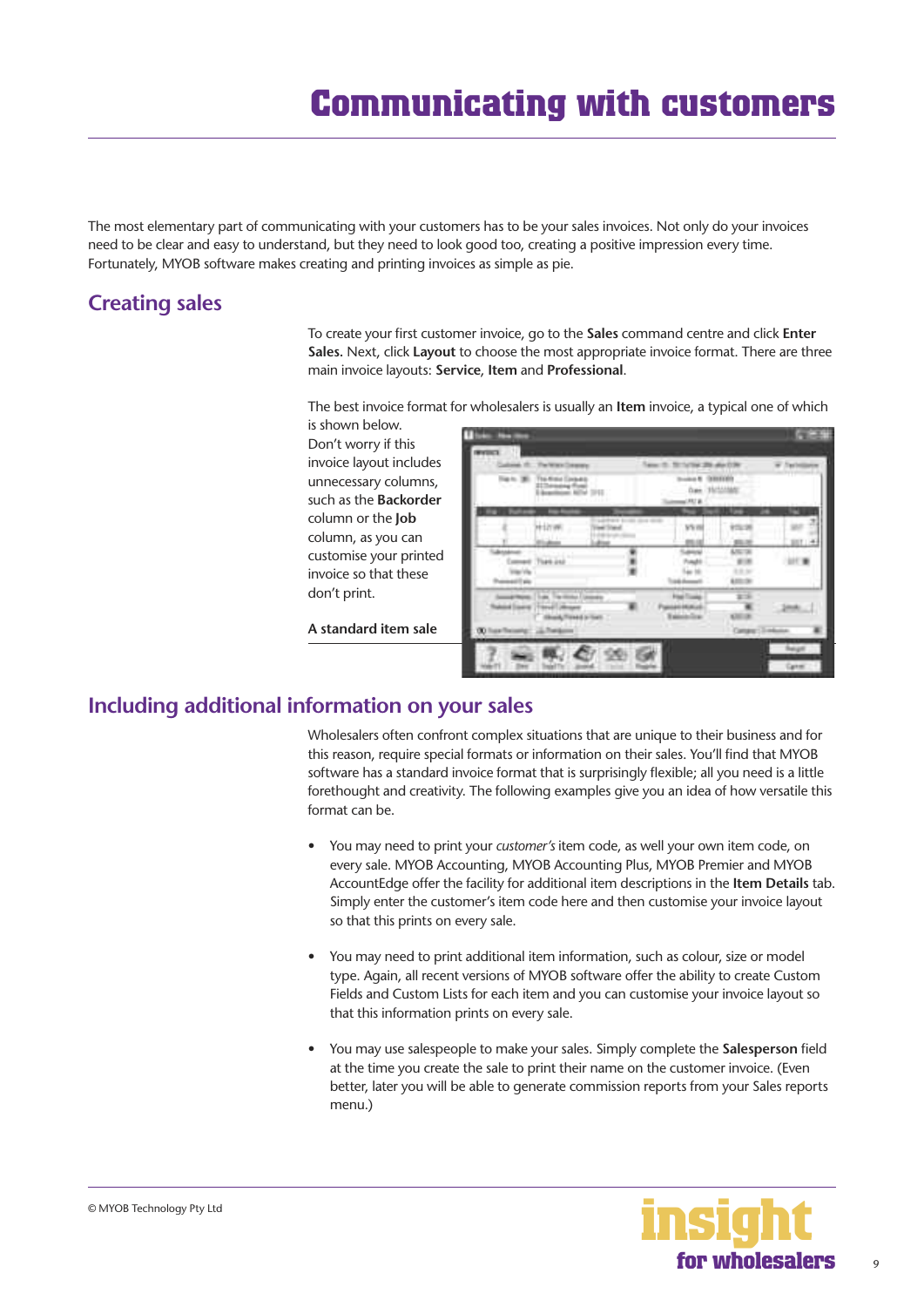- <span id="page-9-0"></span>• You may offer different prices to different customers, depending on their location or how much they buy from you. MYOB Premier and MYOB AccountEdge offer the facility for up to six different levels of pricing for a single item, with five quantity breaks for each level.
- You might want to show customer discounts on your invoice, displaying the retail price, followed by the discount, followed by their wholesale price. To do this, simply enter the **Volume Discount** for each customer in the **Selling Details** tab of their card.

# **Changing the layout of your printed sale**

With all MYOB software, you can customise your invoices or receipts so that they look exactly as you want them to look. You can change the fonts, add your own logo, draw boxes, add comments and much more. All you have to do is go to the **Sales** command centre, click **Print Invoices** and then click **Customise** (refer to MYOB help for more details on customisation commands).

Below is one possible way in which an invoice could be customised.

**You can customise your invoice to look exactly as you want it to look**

| <b>CAR EXPORTED</b><br>Tax Inverter         | ARA ITIMARAJI /<br>yt lienny tinen.<br>Machiner<br>Will 14 W                          | Clearwater Pty, Ltd.                                                                                                                                        | <b>Monday of</b><br><b>Size</b><br>Page 21<br><b>Train Built</b><br>Transport               |                                              | $-422700$<br>「一つ」「後<br>The 198 she to m                                                               |
|---------------------------------------------|---------------------------------------------------------------------------------------|-------------------------------------------------------------------------------------------------------------------------------------------------------------|---------------------------------------------------------------------------------------------|----------------------------------------------|-------------------------------------------------------------------------------------------------------|
|                                             | ED ERROR<br>19.0 Triand Mount of<br>And of adaptacks Fillman<br>- Blakenama 111, 1980 |                                                                                                                                                             | <b>Sixty without</b><br>big 4 may \$6,6000<br>of blenting blood<br><b>Maxwell, 74, 3800</b> |                                              |                                                                                                       |
| <b>Insert</b>                               | deep Com                                                                              | <b>Brandplan</b>                                                                                                                                            | <b>Last Ways</b><br>des 404 ffs                                                             | <b>Statement</b><br>$\overline{\phantom{a}}$ | 7184<br>incentives.                                                                                   |
| ×                                           | 781<br>146<br>101219-01-<br>1 in<br>$76 - 160$<br>32.181                              | Liste Midson, 1 Brack Rom-<br>Italy Low  Block And<br>United States - China Book<br>car Line - Host fee<br>Ladar Molens, 1 Work Boot<br>Code New 11 Michael | 14 Millet<br><b>Almust</b><br>drum.<br>$-440.41$<br>1,998.91<br>diction<br>12               |                                              | <b>8991/00</b><br><b>SYS1 00</b><br>\$1,50,000<br>\$111.00<br>3191.46<br>$+0.00$<br><b>Bill State</b> |
| Bilton UL<br><b>Information</b><br>degrees. | <b>PERSONAL</b>                                                                       |                                                                                                                                                             | <b>LELE</b>                                                                                 |                                              | 914.9<br>\$14.00                                                                                      |
| Total Art                                   |                                                                                       |                                                                                                                                                             | Fred Australia<br><b>Fasten Hard</b>                                                        |                                              | \$185.15<br>16.48                                                                                     |
|                                             |                                                                                       |                                                                                                                                                             | <b>Britisher Class</b>                                                                      |                                              | 9744.78                                                                                               |

The main advantage of this service is that by providing more ways for your customers to pay you, you'll be paid quicker, not to mention the fact that receiving electronic payments is less time-consuming than receiving cheques. Also, by offering these facilities you will make your business look that much 'bigger' and more professional.

For more information about MYOB M-Powered invoices, and to read the Product Disclosure Statement, see **www.myob.com.au/m-powered/** .



# **Providing different payment options for your customers**

By subscribing to a special service called MYOB M-Powered® invoices, you can now offer your customers the choice of paying invoices by BPAY®, Postbillpay (at all Australia Post outlets) or by credit card over the phone.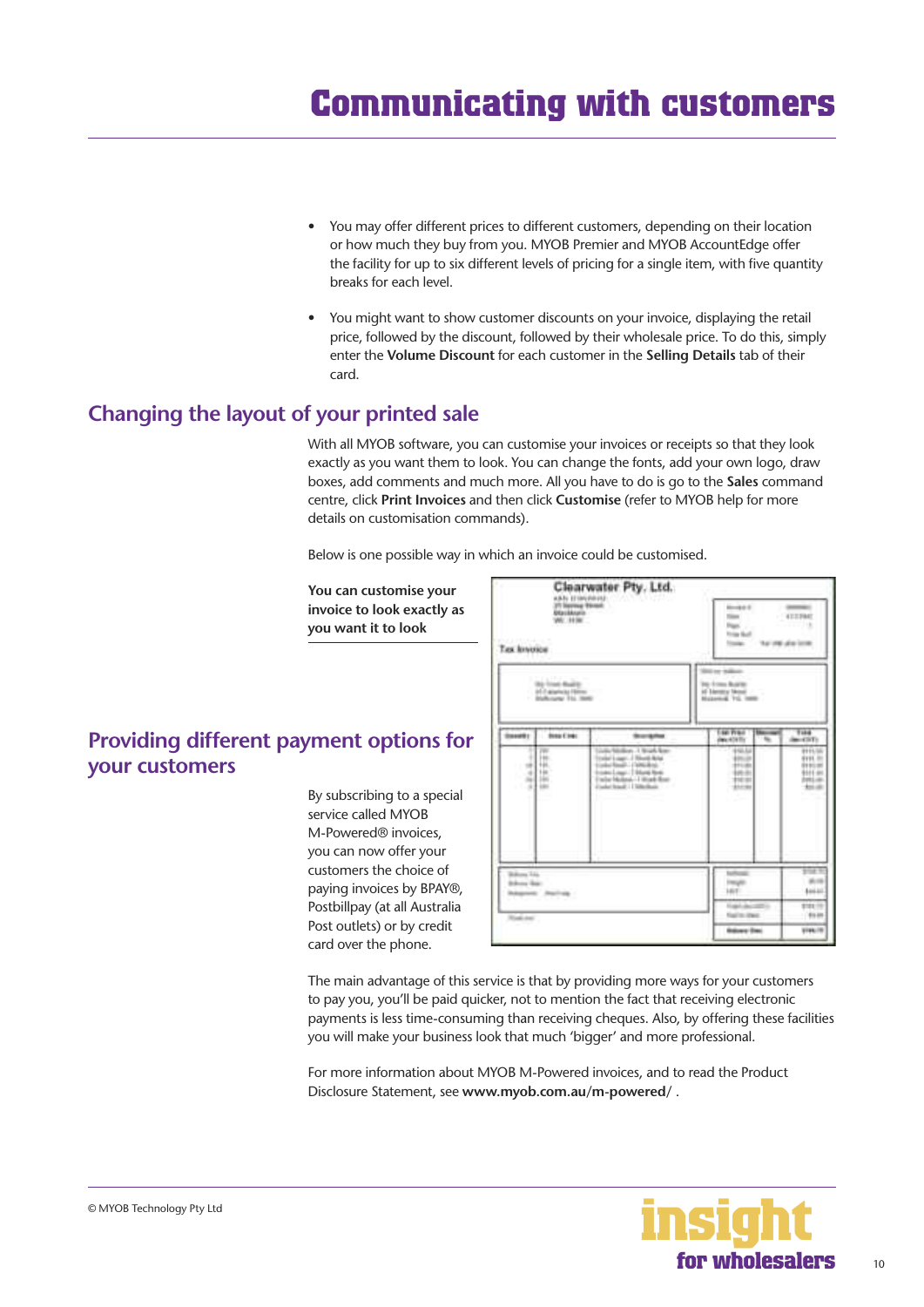# <span id="page-10-0"></span>**Sending goods to branches and statements to head office**

Many wholesalers encounter the situation where they make a sale to Head Office, but need to deliver goods to many individual branches. At the end of each month, Head Office expects to receive a consolidated statement showing all sales made, along with branch details for every sale.

MYOB software makes it easy to deal with this situation:

- 1. First, create a **Customer** card for Head Office, e.g. Harvey Norman Head Office.
- 2. Next, create a separate **Customer** card for each branch, e.g. Harvey Norman Gosford.
- 3. Go to the **Sales** command centre and click **Enter Sales** to create your first invoice. As the **Customer, select your Head Office card.**
- **4. In the Ship To** field, click the **Search** icon and select another card.
- 5. You'll see a list of all customer cards; select the branch customer card that you need and click **Use Card**.
- 6. Complete the invoice as you would normally, but in the **Journal Memo** field type the branch name to which you are delivering.

That's all there is to it. Head Office is invoiced for every delivery made, but delivery dockets, packing slips and shipping labels all show the appropriate branch address. Furthermore, by writing the branch name in the **Journal Memo** field on every sale, the branch details print on your monthly customer statements to Head Office.

## **Entering sales orders**

When customers place orders with you, the best approach is to enter these orders straightaway, so that you can see at a glance the value of all outstanding customer orders as well as the total quantity on order for any individual item.

Recording sales orders is easy. Simply go to the **Sales** command centre and click **Enter Sales** as if you were about to record a normal customer sale, and in the top left corner select **Order** from the drop-down list.

You'll find that orders affect neither your financial figures nor your receivables reports. When you're ready to invoice the goods, you can convert orders to sales simply by opening up the initial order (you'll find it under the **Order** tab in the **Sales Register** or the **To Do List**), changing any amounts or quantities if necessary, and clicking the **Invoice** button.

# **Processing sales orders and finalising sales**

Many wholesalers find it works best to finalise sales (by changing the status from **Order**  to **Invoice)** on the morning after the sales leave the warehouse. Here's one way of working that you might find practical:

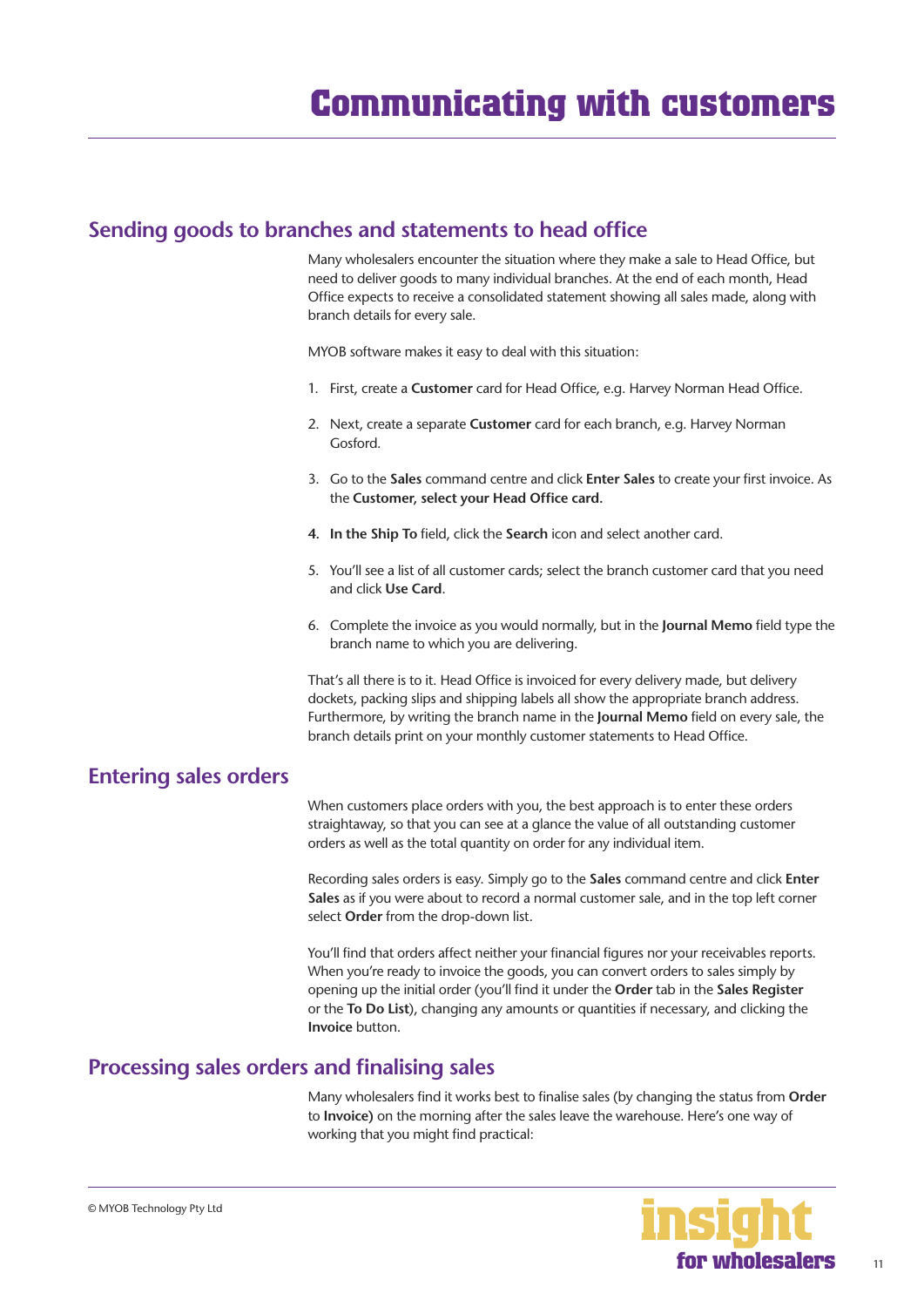- <span id="page-11-0"></span>1. When a customer places an order, go to the **Enter Sales** window and enter the order details, selecting **Order** as the status.
- 2. If you need to see what items are currently outstanding on order, go to the **Analysis**  menu in the Command Centre, click **Inventory**, and look in the **On Order** column.
- 3. When the goods are ready to go out to the customer (which could be several days or weeks after the initial placing of the order), the order is called up, quantities and amounts reviewed, and the date changed to the current date. This order (which has been customised to print as a Tax Invoice) is then printed, along with a delivery docket, and sent to the warehouse for packing.
- 4. The warehouse refers to the order when packing the goods. If any goods are out of stock or can't be sent that day for some reason, the packer marks changes on the Tax Invoice and the delivery docket. The delivery dockets go out with the goods, the invoices return to the office.
- 5. The next morning in the office, you review the invoices. Invoices without any changes are ready to send to the customers as they stand. Invoices with changes are called up in the system, quantities or items changed as required, and then re-printed.
- **6. Finally, go to the To Do List**, click the **Orders** tab, and mark off all the orders that have just been finalised. Click **Record as Actual** to finalise these orders, changing them into sales.

**Look up all outstanding customer orders in your To Do List**



# **Recording backorders**

If you can't fulfil every item on a customer's order, you may choose to send some goods now and place the remainder on backorder. To do this, go to the **Enter Sales** window as normal. Enter the quantities you intend to send now in the **Ship** column and the quantities you plan to place on backorder in the **Backorder** column. Once you click **Record**, a new sales order for the backordered items will automatically be created.

You can set up your preferences so that original invoice numbers are retained on backorders, making the fulfilment of orders easier to track. By adding an additional digit to the invoice number when it comes up on the backorder (e.g. changing the **Invoice #** from **9130** to **9130-1**), you provide every sale with a unique number, yet group all the invoices relating to a single sale together. To select this preference, go to the **Setup**  menu, choose **Preferences**, click the **Sales** tab and then mark the **Retain Original Invoice Number on Backorders** preference.

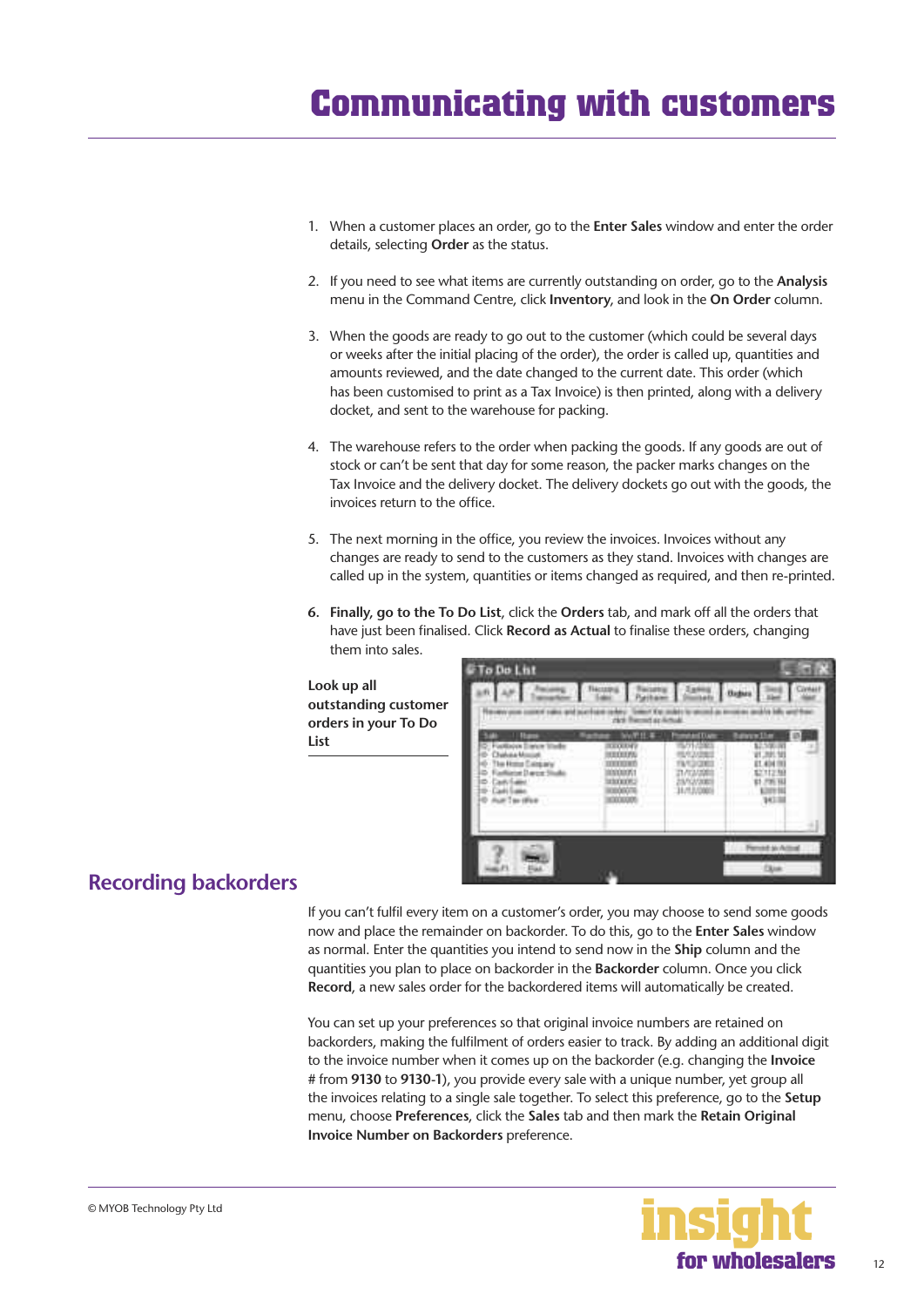If you want to inform the customer in writing that items have been placed on backorder and will be delivered as soon as possible, you can generate a letter automatically by going to their card, clicking the **Letter** button and selecting the template called **BACKORDR.DOT**. Click **Use Template** and Microsoft® Word will create a standard backorder letter for you.

## <span id="page-12-0"></span>**Planning delivery runs**

Many wholesalers want to print invoices in a certain order based on the location of their customers. Obviously, the easiest way to do this is to enter invoices in the order in which they're going to be delivered, for example, entering South Australia invoices first, Victorian invoices next, and so on. However, this doesn't work so well if you want to be able to enter orders as and when they are received, and not necessarily in the order in which they will be delivered.

A neat solution is to use the **Card ID** in each customer's card, giving every customer a sequential number indicating where they are in the delivery run. When raising a sale to the customer, simply zoom in on their card, note the Card ID and insert this number in front of the invoice number. This way, your invoices will print in the desired sequence.

Incidentally, if a customer has special delivery instructions (e.g. deliver goods to the back driveway behind the shed), enter these instructions in the **Notes** section of their card and customise your delivery dockets to include the **Notes** field.

| <b>Exactleformation</b><br>The substitute of the second state of the second control of the second state of the second state of the second<br>Еми. Босш |                  |                 | kfiErma ≯ [  | $\overline{DS}$ |
|--------------------------------------------------------------------------------------------------------------------------------------------------------|------------------|-----------------|--------------|-----------------|
| <b>Traffice conditions</b><br>Non-parties                                                                                                              | <b>K</b> 1-      |                 |              |                 |
| baker.<br>Holey Taylor, Can<br>state for the control of the control of<br><b>HURLER TWO</b>                                                            | Company with the | <b>Burna</b> rb | The Contract |                 |
| Jis                                                                                                                                                    |                  |                 |              | $\mathbf{I}$    |

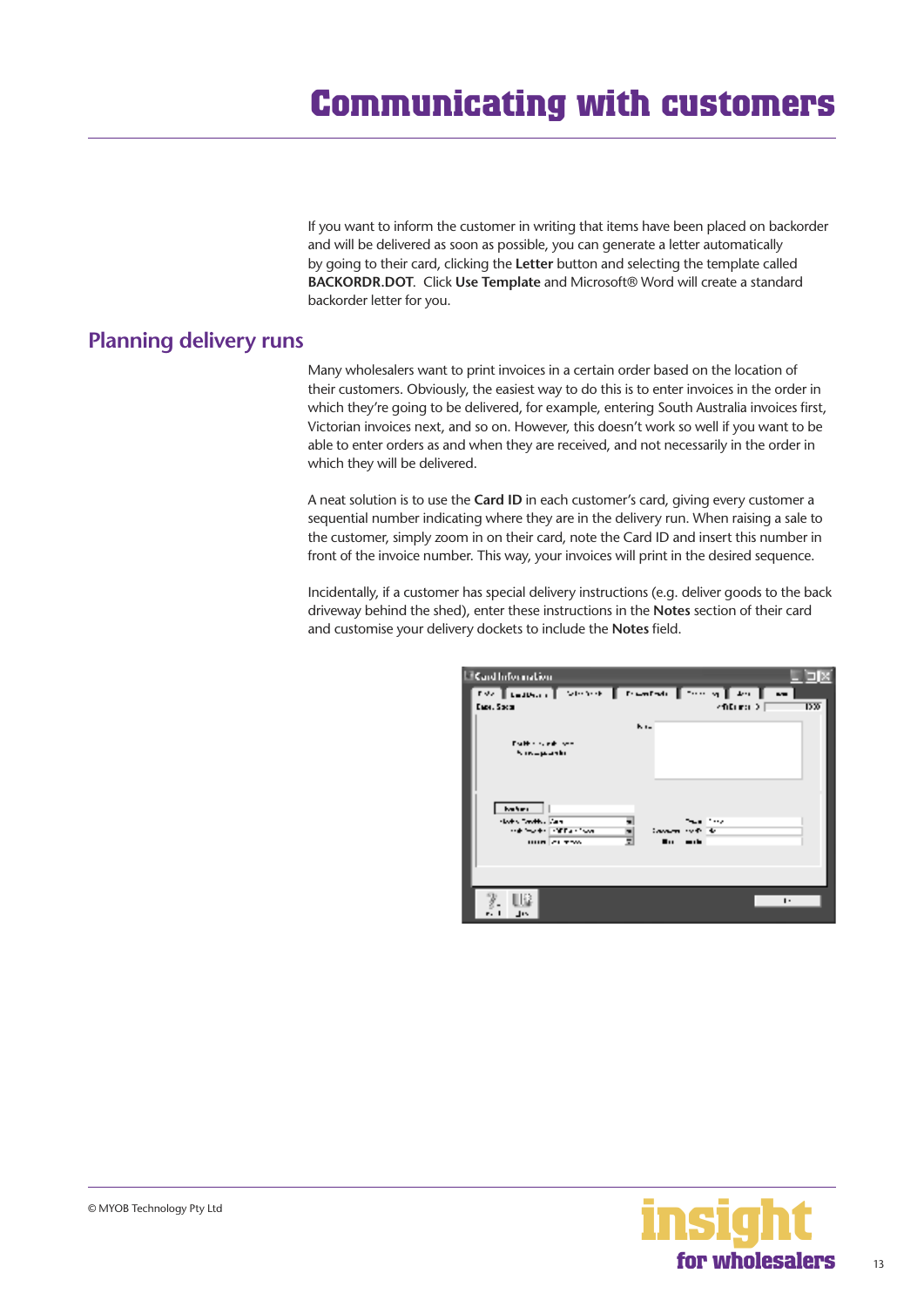# **Managing supplier relationships**

<span id="page-13-0"></span>Most wholesalers end up with substantial amounts owing to suppliers. To keep track of how much is outstanding, the best approach is to record all supplier invoices in the **Purchases** command centre when you receive them. Later, when you pay these invoices, go to the **Supplier Payments** window. By working in this way, you have a few advantages:

- At the click of a button, you can see exactly how much you owe to suppliers.
- It's easy to see whether accounts are overdue (and by how much) before things get out of hand.
- If you report for the GST on an accrual basis (as opposed to a cash basis), then you can claim the GST on bills you've received, but haven't yet paid.
- You'll be prompted when early payment discounts fall due.
- You can plan your cashflow better.

Incidentally, a simpler way of working is to record expenses as they are paid, using the **Spend Money** window in the **Banking**  command centre. You can read about this way of working in the document *MYOB Software for Service Businesses.*

# **Recording a supplier invoice**

Wholesalers tend to use one of two layouts when recording purchases: either an **Item**  layout or a **Service** layout. Item layouts work best when placing an order for goods you buy and then sell; service layouts work best for things such as electricity bills, office stationery or accounting fees.

Here's how to record a purchase:

- 1. From the **Purchases** command centre, click **Enter Purchases.**
- **2. Click the Layout** button and select either **Item** or **Service as your layout.**
- 3. Fill in the supplier name and if required, enter the purchase order number.
- **4. Check the Date** and enter the supplier's invoice number in the **Supplier Inv# field.**
- 5. For item invoices, enter the **Quantity**, **Item Number** and check the **Price.** Enter each line one at a time, making sure the final total tallies.
- 6. For service invoices, choose your allocation account in the Acct# field. Don't worry about detailed descriptions, as they're usually not necessary. A general description such as 'Advertising in this June's Gazette' does just fine.
- 7. Don't forget to complete the Job column if you're tracking cost centres.
- 8. Make sure the GST total matches with your supplier invoice, and then click Record.



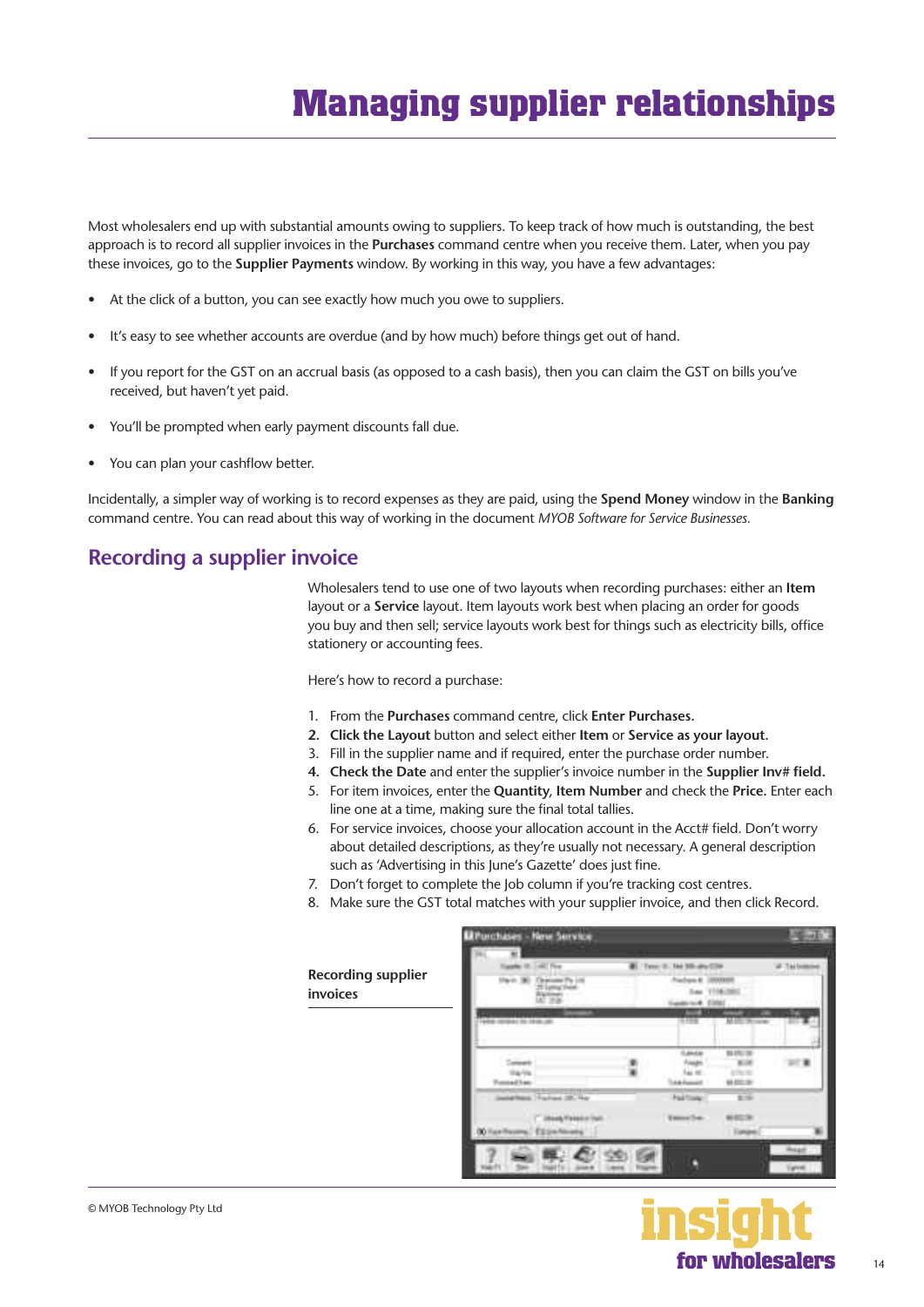# <span id="page-14-0"></span>**Placing supplier orders**

It's easy to enter purchase orders, and to print, fax or email them direct to your suppliers. This way you can see at a glance what items are on order and when they are due to arrive.

To create a supplier order, go to the **Purchases** command centre, click **Enter Purchases**  and select the supplier. In the top left corner, make sure that the purchase status is **Order** (not **Bill**). Complete the order as normal and click **Print**, or click **Send To** and select **Fax**  or **E-mail**.

You'll find that orders affect neither your financial figures nor your payable reports. When you receive the goods, you can convert orders to purchases simply by opening up the initial order (you'll find it under the **Order** tab in the **Purchases Register** or the **To Do List**), changing any amounts or quantities if necessary, and clicking the **Purchase**  button.

# **Paying suppliers electronically**

MYOB M-Powered® payments enable you to make electronic payments to your suppliers directly from your MYOB software. Once you subscribe to this service, you can use your MYOB software to record payments in your company file and then transmit these payments electronically using a secure link. The M-Powered Services Centre, accessible from any command centre, monitors the progress of all payments and, at your request, emails or faxes remittance advices direct to your suppliers.

If you pay more than five suppliers per week, M-Powered payments are well worth the fees. If you were to put a value on your own time (or on your bookkeeper's time) and calculate how long it takes you to pay a supplier (including writing a cheque, printing a remittance advice, writing their address on an envelope, entering the payment into your MYOB company file, and so on) as well as the costs (the envelope, the stamp, the petrol to the post office, etc.), then chances are that paying a supplier is much more expensive than you think.

M-Powered payments offer other benefits too, although these are somewhat less tangible. You can schedule payments to be made at future dates, ensuring that suppliers are paid on time, even when you're away from the business. Payments are more secure, as you pay directly from your account into your supplier's account (whereas cheques are more prone to fraud or getting lost in the mail). Finally, the M-Powered Services Centre keeps track of all online payments, including when payments are sent, when they're processed, if they fail due to insufficient finds, and so on.

To subscribe to M-Powered payments, all you have to do is click the M-Powered Services Centre icon that appears on the bottom-right of every command centre. (Note that M-Powered payments are only available for MYOB Accounting v14, MYOB Accounting Plus v14 and MYOB Premier v8 or later.

For more about M-Powered payments, including how to subscribe, the current pricing structure and to read the Product Disclosure Statement, visit **www.myob.com.au/m-powered/** .

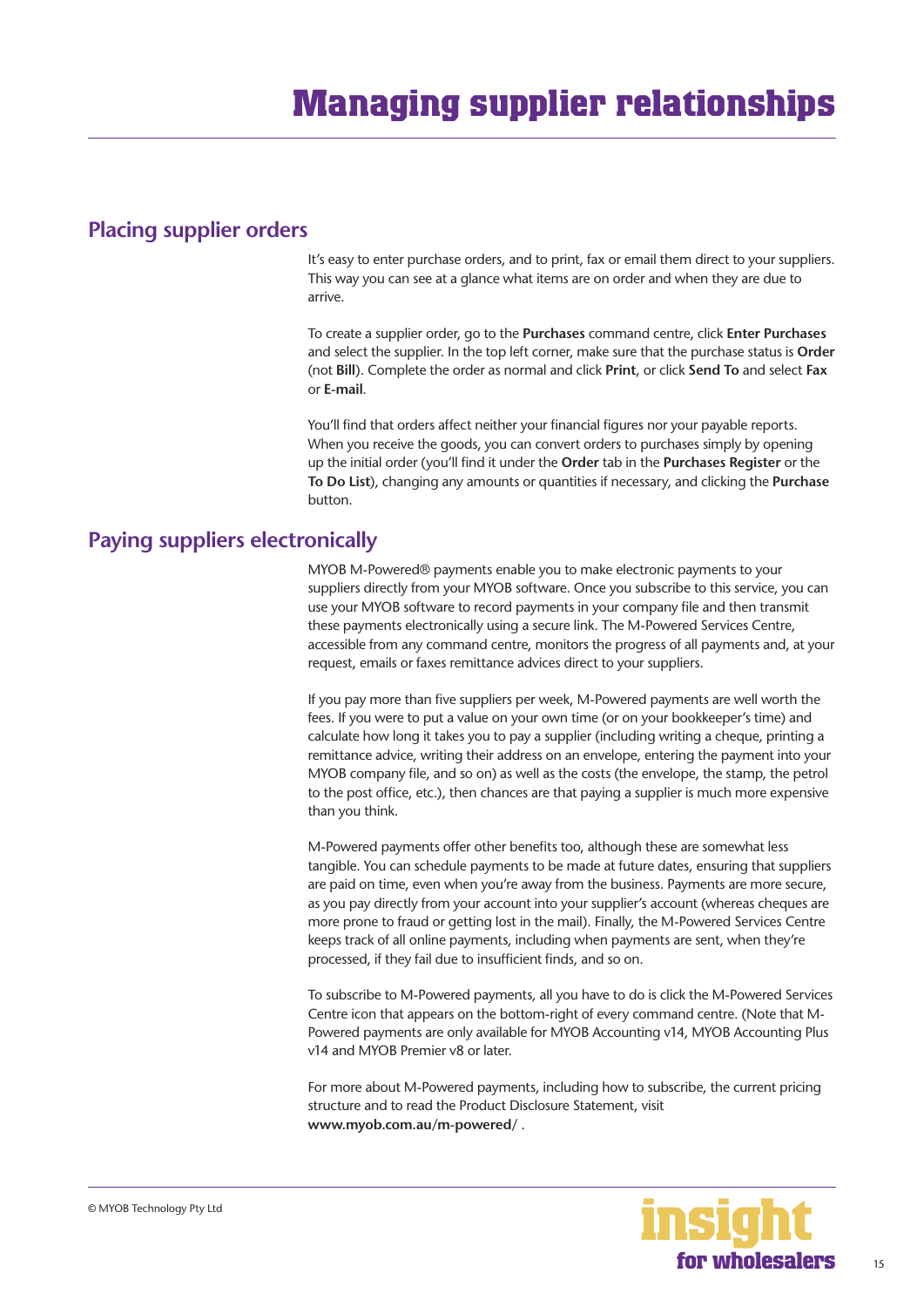# <span id="page-15-0"></span>**Analysing how much you owe**

To see how much you owe to your suppliers, go to the **Analysis** menu in the Command Centre and click **Payables**. You'll see a summarised Analyse Payables report, aged as at the current date.

Click the zoom arrows to go straight to a detailed breakdown of any supplier's totals, or click **Print** to print the report.

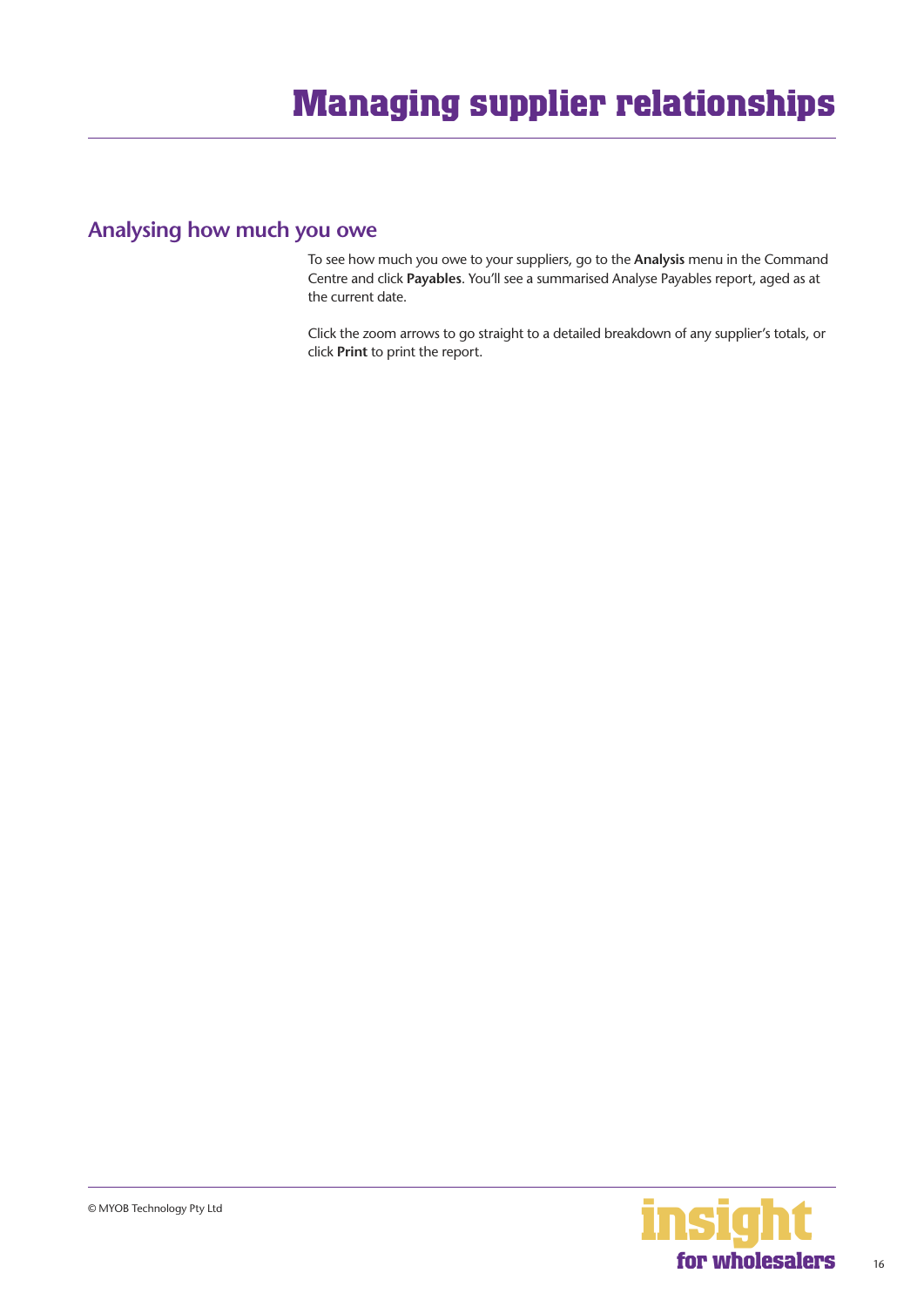# **Recording other types of expenses**

<span id="page-16-0"></span>MYOB realises that most businesses don't just pay for expenses by cheque and electronic transfer, but by cash and credit cards as well. Luckily, it's easy to record these kinds of transactions.

# **Dealing with credit cards**

The easiest way to deal with credit cards is to think of them as if they were a bank account. Create a new liability account in the **Accounts List** and make it a **Credit Card**  account.

For expenses where you don't receive a supplier account (such as fuel, interest, memberships or internet access), do the following:

- 1. Go to the **Banking** command centre and click **Spend Money.**
- 2. Select your credit card account as your bank account in the top left.
- 3. Record each transaction on the credit card in the same way as you would record cheques, the only difference being that you ignore the Cheque No field completely. (You end up with one transaction per line on your credit card.)

| Entering credit card   |
|------------------------|
| transactions (note the |
| account in the top-    |
| left corner)           |
|                        |

| <b>Fachmannan (2111)</b><br>Ensigt und Ziguttung: Pappanti                            | Winner David              | <b>Basico III 1236111</b><br><b>St Harmston</b>                     |
|---------------------------------------------------------------------------------------|---------------------------|---------------------------------------------------------------------|
| (etm.) (El Sango<br>Fore 36 HCGange<br><b>New York Date: we'll Class</b><br>Heart Tue |                           | <b>Cheast for 17</b><br>we (8/8.181)<br>well in an<br>Denem No Ltd. |
| <br><b>Huschisten-Fuel</b><br>25                                                      | ш<br>13.31                | œ<br>99                                                             |
| <b><i>ERAMANIAN</i></b><br>Each of 1<br>TotalTimit                                    | 188<br>$4.5 - 40$<br>4000 |                                                                     |
| <b>OL Luce Factoring  EQ.Lin.</b>                                                     |                           | <b>Emplo Diskular</b>                                               |

For payments on your credit card where you have already recorded the supplier account, do the following:

- 1. Go to the **Purchases** command centre and click **Pay Bills.**
- 2. Select your credit card account as your bank account in the top left.
- 3. Record the payment in the same way as you would any other supplier payment, ignoring the cheque number.

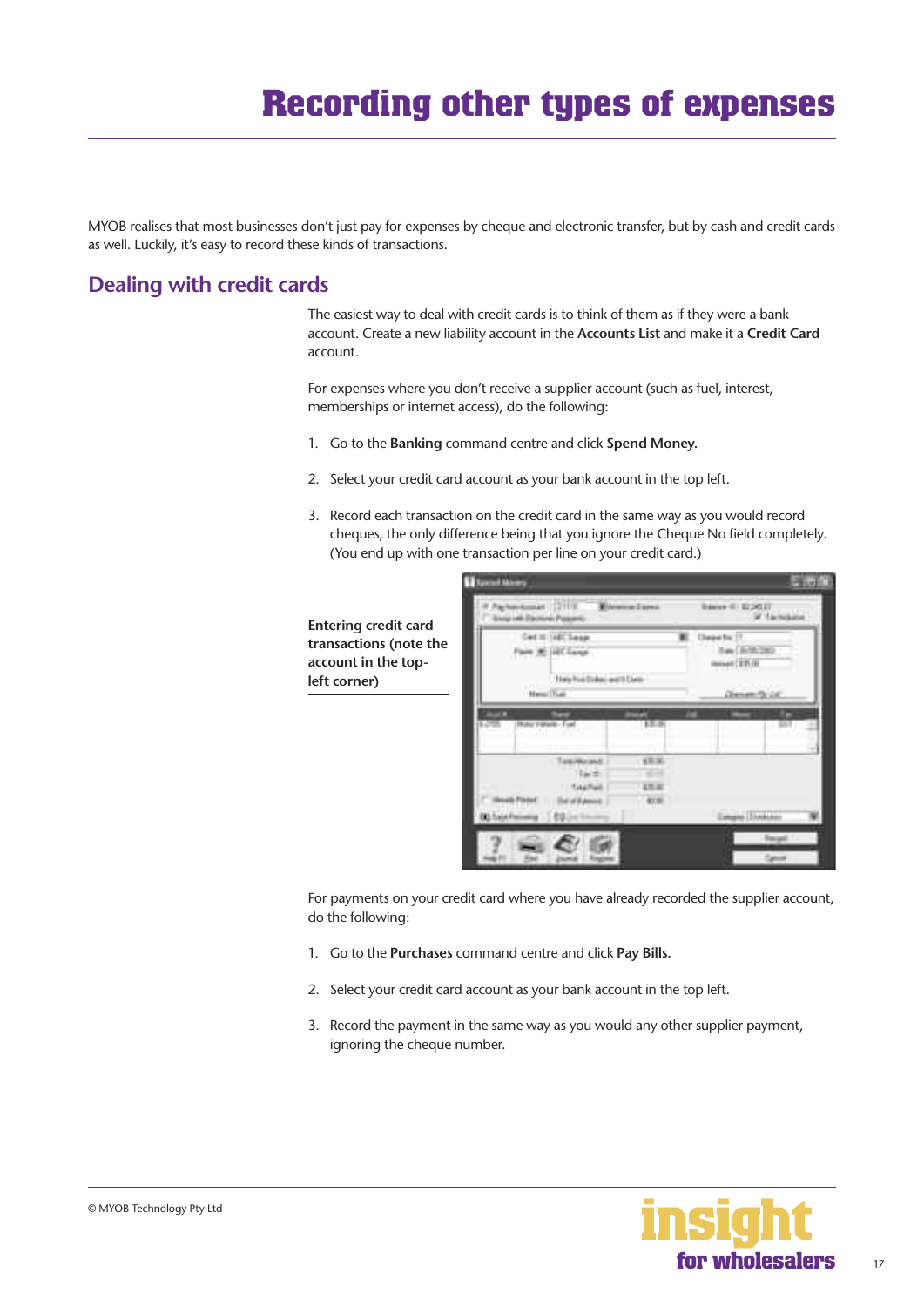# <span id="page-17-0"></span>**Organising petty cash (if you have a petty cash tin)**

The method described here works best if you have an office with a petty cash tin, and more than one person takes money out of the tin. However, if you don't have a petty cash tin but end up paying lots of little cash expenses directly from your own pocket, see the method listed in *Organising petty cash (if you have a wallet full of receipts) below*.

- 1. Start off with a float, say \$200. Write a cash cheque for this float, and allocate this cheque to an asset account called 'Petty Cash'. If you don't have an account by this name already, create one now, selecting **Bank** as the **Account Type.**
- 2. Whenever staff take money out of the tin, get them to give you a receipt in exchange. Store these receipts in the tin.
- 3. Now, add up the receipts and work out which expense categories they belong to. Then go to the **Spend Money** window but this time change the bank account at the top to read Petty Cash**.** Complete the payment, allocating it across several **Allocation Accounts** and several **Amounts**. Click **Record** when you're done.

#### **Recording petty cash transactions when you use a petty cash tin**

4. When funds in the tin get low, write out a cash cheque to top the tin back up to its original float value. For example, if you have a \$200 float but there's only \$4.50 left in the tin, write out a cash cheque for \$195.50. Allocate this cheque to Petty Cash.

| <b>CODE</b>                                                          | <b>Biney Can</b>                 | <b>Insura 4:185.20</b>                                      | Techniques |
|----------------------------------------------------------------------|----------------------------------|-------------------------------------------------------------|------------|
| <b>Gall At They Cam</b><br>Ford M. Feb Lat.<br>New Transaction and A | a Husbal and New Edit Les Editor | weekly Card<br>as North Area<br>$-111.5$<br><b>Scannell</b> |            |
|                                                                      |                                  | <b>STEP</b>                                                 |            |
| <b>KTH</b><br>A-Luxe                                                 | AG IS<br>精明<br>振晃<br>行30         | w                                                           | 固計研算       |
|                                                                      |                                  |                                                             |            |
| <b>Trainfied</b><br><b>Ikkuthama</b>                                 | <b>ATTLE</b><br>in an            |                                                             |            |
| <b>DO Test Finance : 312 cm</b>                                      |                                  | Department                                                  |            |

# **Organising petty cash (if you have a wallet full of receipts)**

If you don't have a petty cash tin, but end up paying lots of cash expenses directly from your own pocket, you'll find the following method works best.

- 1. Pile these receipts into their various categories and then, with a calculator, add up the value of each pile of receipts. You might end up with \$40 worth of receipts for stationery, \$50 for postage, \$15 for travel and so on.
- 2. Next, go to the **Spend Money window** and as your bank account, select **Petty Cash**  in the top left corner.
- 3. As the Amount, enter the total value of all these receipts added together.
- 4. Split the transaction across the appropriate expense accounts, writing individual memos on each line, if desired.

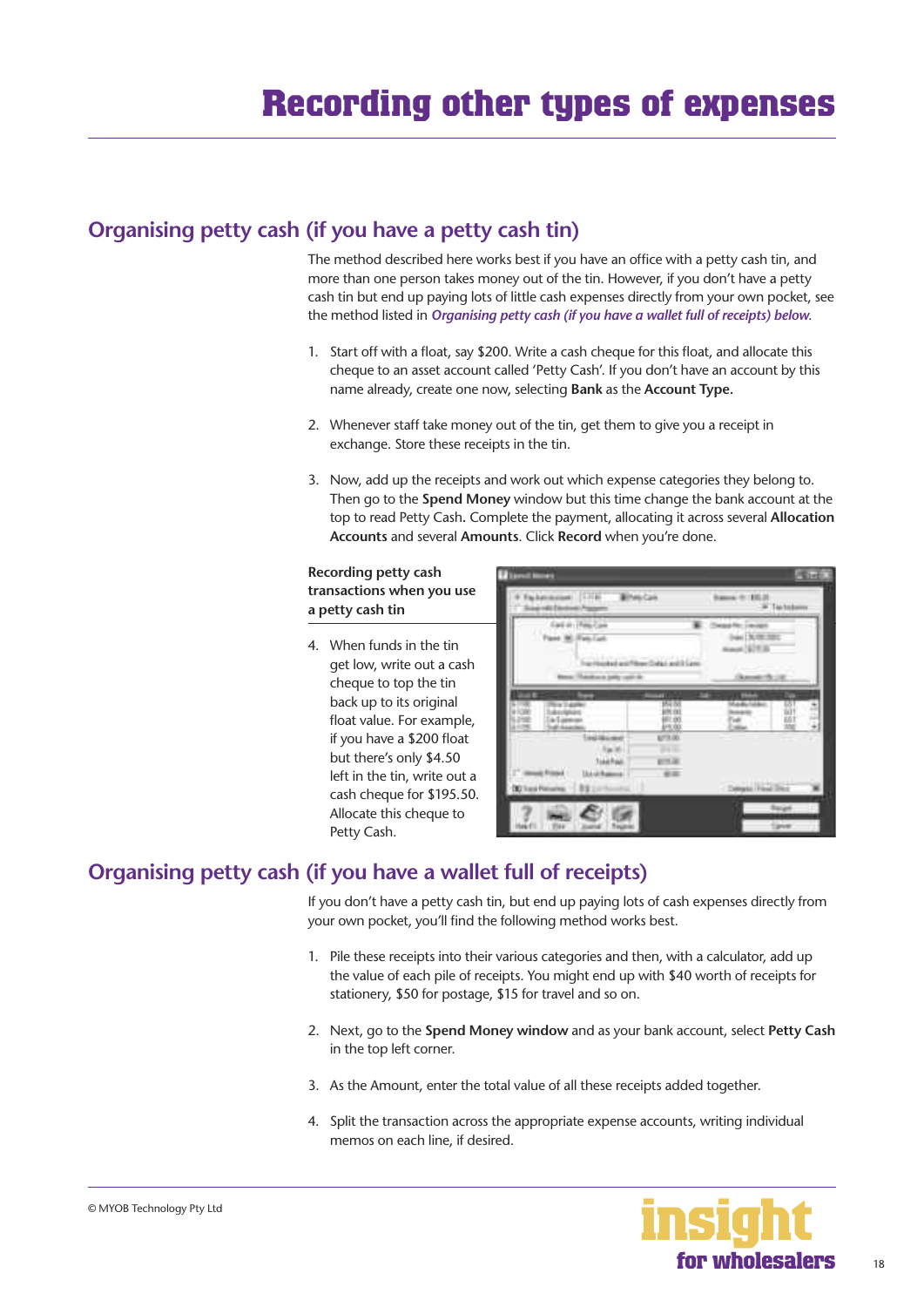# <span id="page-18-0"></span>**Business Name: Bunyips Gourmet Deliveries**

# **Overview: Bunyips delivers gourmet cookies and deli goods to cafes and restaurants in the Brisbane area.**

Bunyips was a small business with many teething problems, largely due to the high volume of transactions, all with relatively small profit margins. By switching to MYOB AccountEdge, they were able to streamline customer order processing and concentrate on making their business more profitable.

Most of Bunyips' customers order once a week, some order twice a week. As customers phone their orders through, the sales staff enter these as **Orders**. On the morning of delivery, they print a **Sales Detail** report and delivery dockets so that the warehouse can prepare deliveries. The delivery dockets include any special delivery instructions (this information is found in the **Notes** field of each customer card).

Every customer has a **Card ID** number indicating where they are in the delivery run, and this Card ID number is written in front of the invoice number so that invoices print in the correct order. Each driver receives their own Sales Detail report based on area (there are four distinct delivery areas and each one is set up as a custom field in the customer cards). This report provides the driver with an overview of their run, and makes sure nothing gets missed.

At the end of each day, the sales staff finalise all completed orders, changing them to sales. Strict credit limits are set for each customer, so that if a customer fails to pay promptly for current outstanding sales, no more orders are accepted.

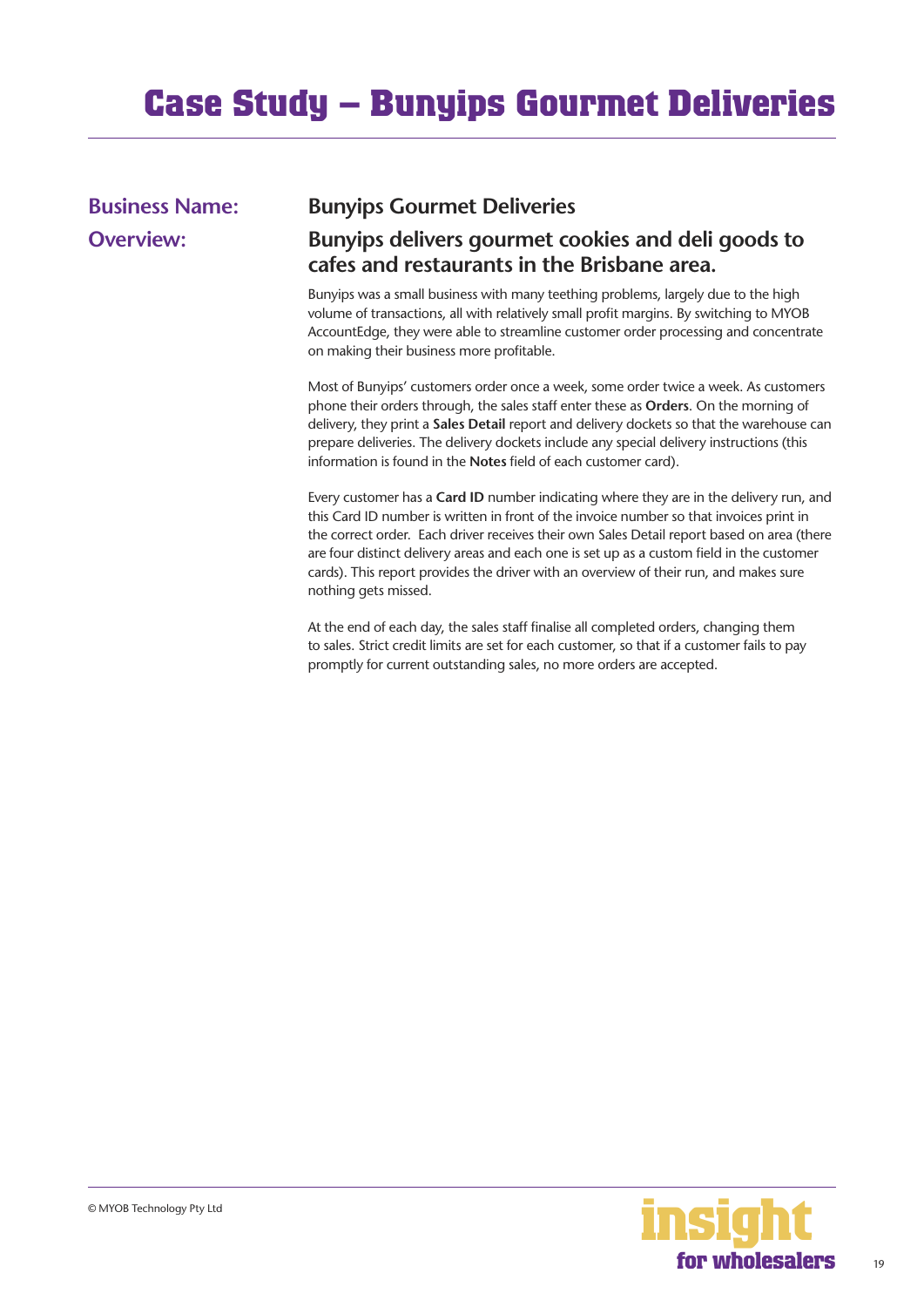<span id="page-19-0"></span>If you're setting up MYOB software for the first time, probably the single most important thing you need to know is this: you don't need to retype everything! Chances are you already have an inventory listing in another program, such as a database, spreadsheet or even as a word processing document. It's almost always possible to get this information into a format where you can automatically import it into your **Items List.**

If you're not familiar with file formats and shifting information around between programs, you may find it most efficient to get the help of an MYOB Certified Consultant. MYOB Certified Consultants are independent trainers specialising in all aspects of MYOB software. See **www.myob.com.au/support/ccmembers**/ for more details.

# **Creating a new item**

To create a new item, go to the **Inventory** command centre, click **Items List**, click **New** and then follow the simple steps below.

- 1. Enter an **Item Number** followed by a **Name**. (The item number doesn't have to be a number; you may find it makes more sense to use letters instead.)
- 2. Tick the relevant boxes to indicate whether you buy, sell or inventory this item. (Usually, wholesalers tick all three boxes.)
- 3. Complete the income, cost of sales and asset accounts fields.
- 4. Go to the **Buying Details** tab **(see below for more details).**
- 5. Go to the **Selling Details** tab **(see below for more details)**.
- 6. Click **OK** to record this new item and return to your **Items List**.

**Creating a new item (don't forget to complete the buying and selling detail tabs also)**



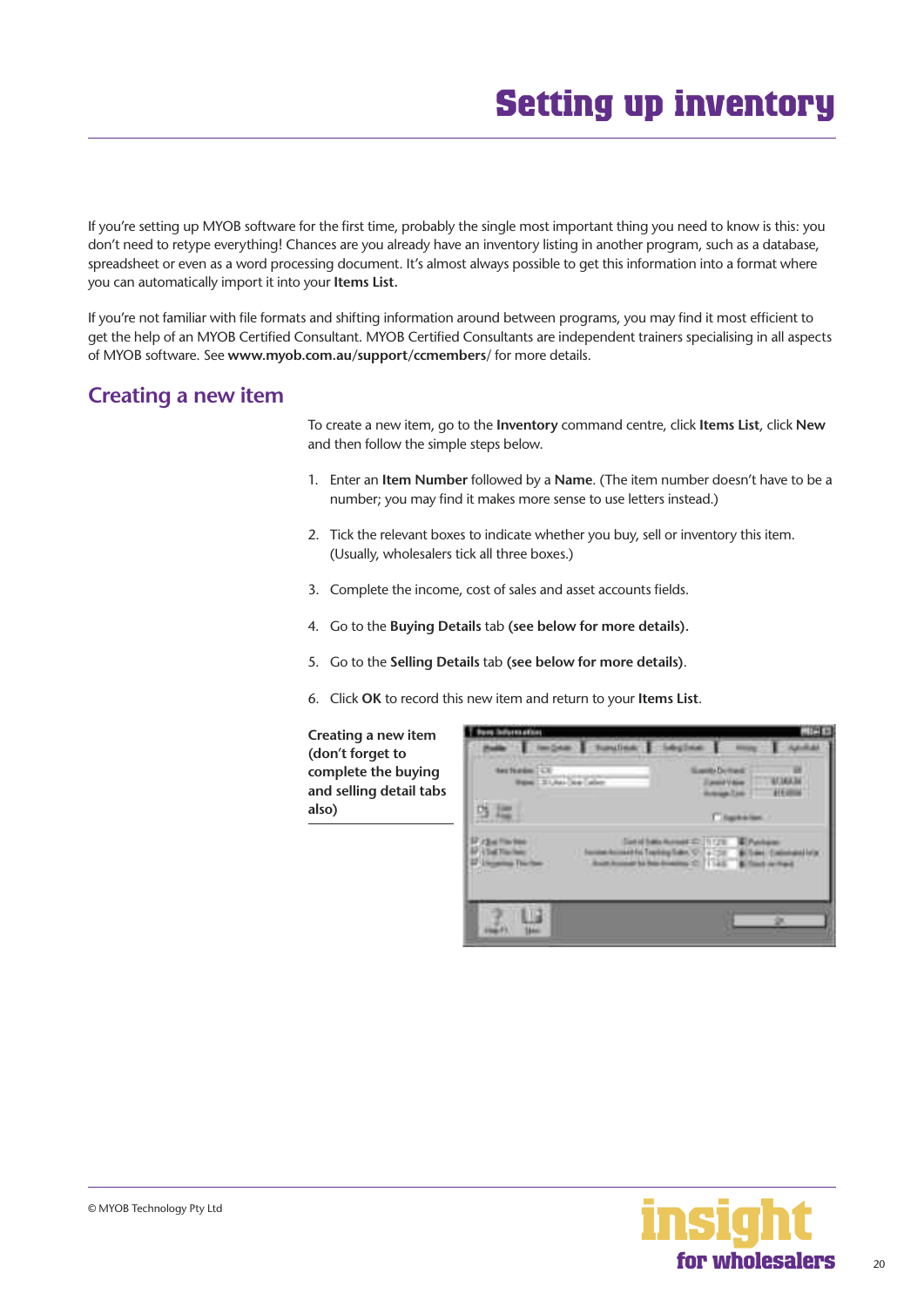# <span id="page-20-0"></span>**Setting up item buying details**

When you create a new item, click the **Buying Details** tab to set up information about suppliers and restocking quantities.

Here's what you need to know:

- The only essential field to complete is the **Tax Code When Bought field**.
- Don't worry that you can't enter a figure in the **Last Purchase Price** field when you first create a new item. As soon as you record your first purchase for this item, this price will be updated.
- The **Buying Unit of Measure** is a descriptive term, such as Each, Pair, Case, and so on.
- The **Number of Items per Buying Unit** is the number of items that will add to your on-hand inventory for each unit sold. Always express your buying unit as a multiple of the smallest unit that the item can be sold in.
- The minimum stock level acceptable is your **Minimum Level for Restocking Alert**.
- Your **Primary Supplier for Reorders** should be the main supplier for that item. It doesn't matter if you sometimes buy from someone else; you can always edit the purchase order that comes up automatically.
- If it's useful for your reference or for purchase orders, enter your supplier's code for this item in the **Supplier Item Number** field.
- As the **Default Reorder Quantity**, enter the smallest multiple you would ever order for that item. (For example, if you buy water filters in batches of 50, and your minimum stock level is 25, when your stock level falls to 23, a purchase order will be generated for 50 filters, not for two filters.) Once restocking details are in place, MYOB software automatically generates purchase orders for stock items that fall below minimum stock levels.

## **Setting up item selling details**

- To record selling prices and unit details, double-click the item from your **Items List** and click the **Selling Details** tab.
- Select the appropriate code in the **Tax Code When Sold field**.
- The **Base Selling Price** should be the base price that you sell this item for, including **GST** if the **Tax Inclusive** checkbox is marked.
- The **Selling Unit of Measure** should be a descriptive term, such as Each, Pair, Case, and so on.
- The **Number of Items per Selling Unit** is the number of items that will be subtracted from inventory for each unit sold. For example, if you sell shoes in pairs, the **Number of Items per Selling Unit** would be 1, and the **Selling Unit of Measure** would be 'Pair'.

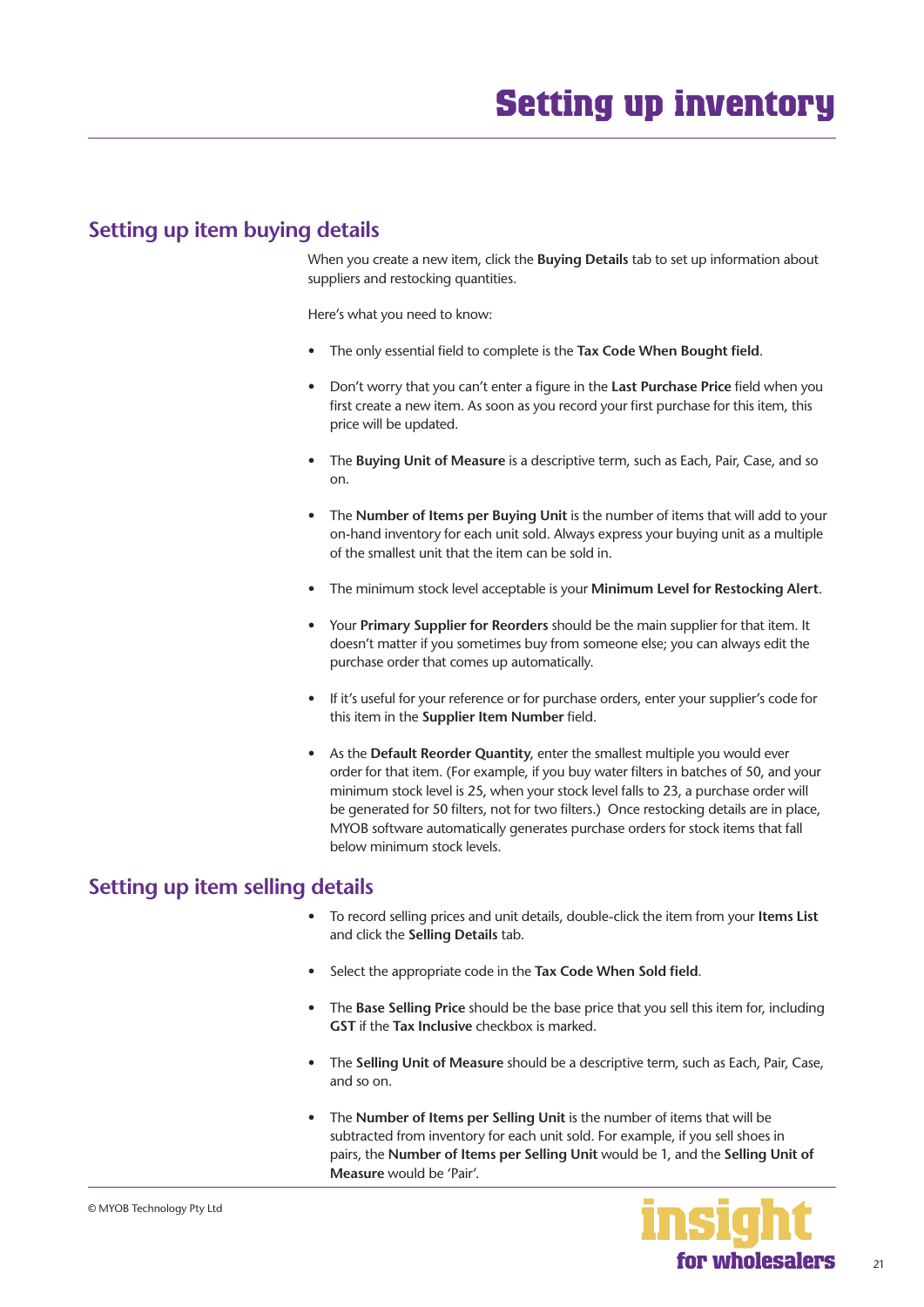# <span id="page-21-0"></span>**Creating product groups and categories**

MYOB Premier and MYOB AccountEdge both offer the ability to further group each item using custom lists, found under the **Item Details** tab. You can categorise items in any way you like — anything from colour to size, from model to grade.

In order to take advantage of custom lists, follow these two steps:

**1** Go to the **Lists menu**, choose **Custom List & Field Names**, and then click the **Item** tab. Specify what labels you require for your custom lists, e.g. colour, size or type.

**2** Return to the **Items List** and enter the specific custom information for each item, under the **Item Details** tab. The screenshot below shows how this might appear.

**Adding custom information to inventory items opens up whole new worlds of possibilities**

To print custom information on your invoices, take a couple more steps. Go to the Sales command centre, click **Print Invoices**, select **Item** as your

|                 | Delow Fog Fulge Higher, Sand    |  |
|-----------------|---------------------------------|--|
|                 | anna beann a                    |  |
| h an<br>$L = 1$ | $47$ min $23$<br>$m$ Floor $40$ |  |

**Form Layout** and click **Customise**. Go to the Data Fields icon (first on the left on your forms toolbar) and select the custom fields that you want to print (**Item Custom List 1**, **Item Custom List 2**, and so on). Click **OK** to insert these fields on to your invoice, and then drag and drop them into position.

By the way, if a particular report doesn't show the custom list information you require, click the **Report Fields** tab (formerly the **Design** button) on the report customisation. You'll almost certainly find this custom information listed as an optional report column.

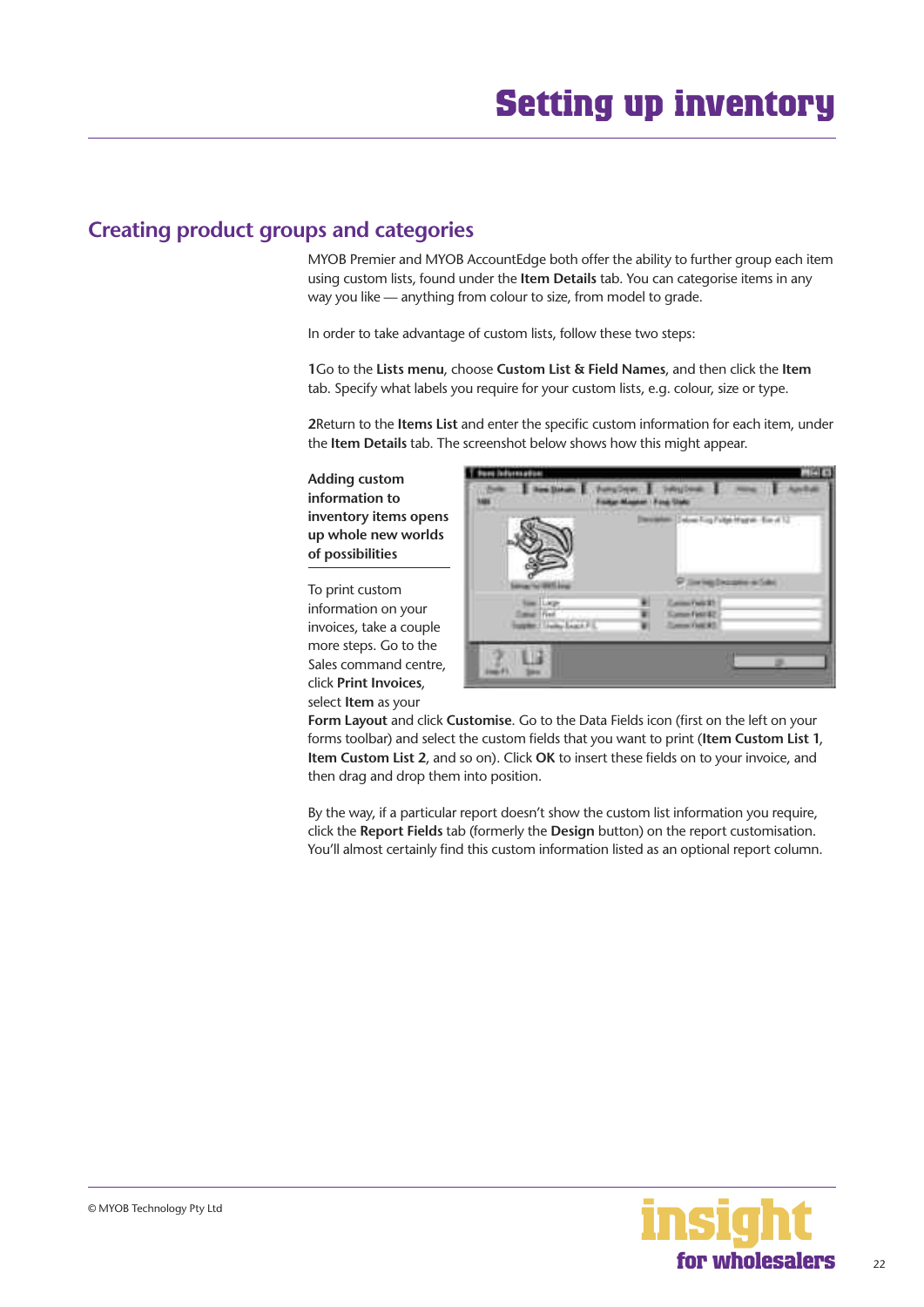<span id="page-22-0"></span>If you are like most wholesalers, then the value of your inventory represents your largest single asset. Successful control of inventory costs and quantities defines the difference between business success and failure.

# **Analysing stock levels**

To see what stock you have on hand, simply go to the **Analysis** menu in the Command Centre and select **Inventory**. You'll see a report similar to the one shown below. The **On Hand** column shows the quantity you currently have in stock, the **Committed** column shows the quantity outstanding on current customer sales orders, the **On Order** column shows the quantity you currently have on order with suppliers and the **Available** column shows what you would have left should all orders (both customers and suppliers) be fulfilled.

**See how much stock you have on hand, what's on order and what's available** 

| <b>THRAP</b> | Hin<br>٠ |  |  |
|--------------|----------|--|--|
|              |          |  |  |
|              |          |  |  |
|              |          |  |  |

# **Setting automatic re-order levels**

If you have set up all the restocking information in the **Buying Details** tab of each item, all stock needing to be re-ordered appears on the **To Do List** under **Stock Alert**. To view or change details on these purchase orders, click the arrow to the left of the order.

While the inventory reports in MYOB software are flexible and detailed, the link to Microsoft® Excel opens many more doors in terms of what you can develop in the way of custom reports. If you have special reporting needs, investigate using Excel and Visual Basic together with MYOB software to produce the information that you require. A further improvement in this area is the release of MYOB BusinessAnalyst, MYOB ReportWriter, MYOB ODBC Direct, as well as the MYOB Developers Kit, all of which provide the potential to create and view custom reports and exchange information with other software applications. Several of MYOB's Certified Consultants have skills in these areas. Go to **www.myob.com.au/support/ccmembers/** for more information.

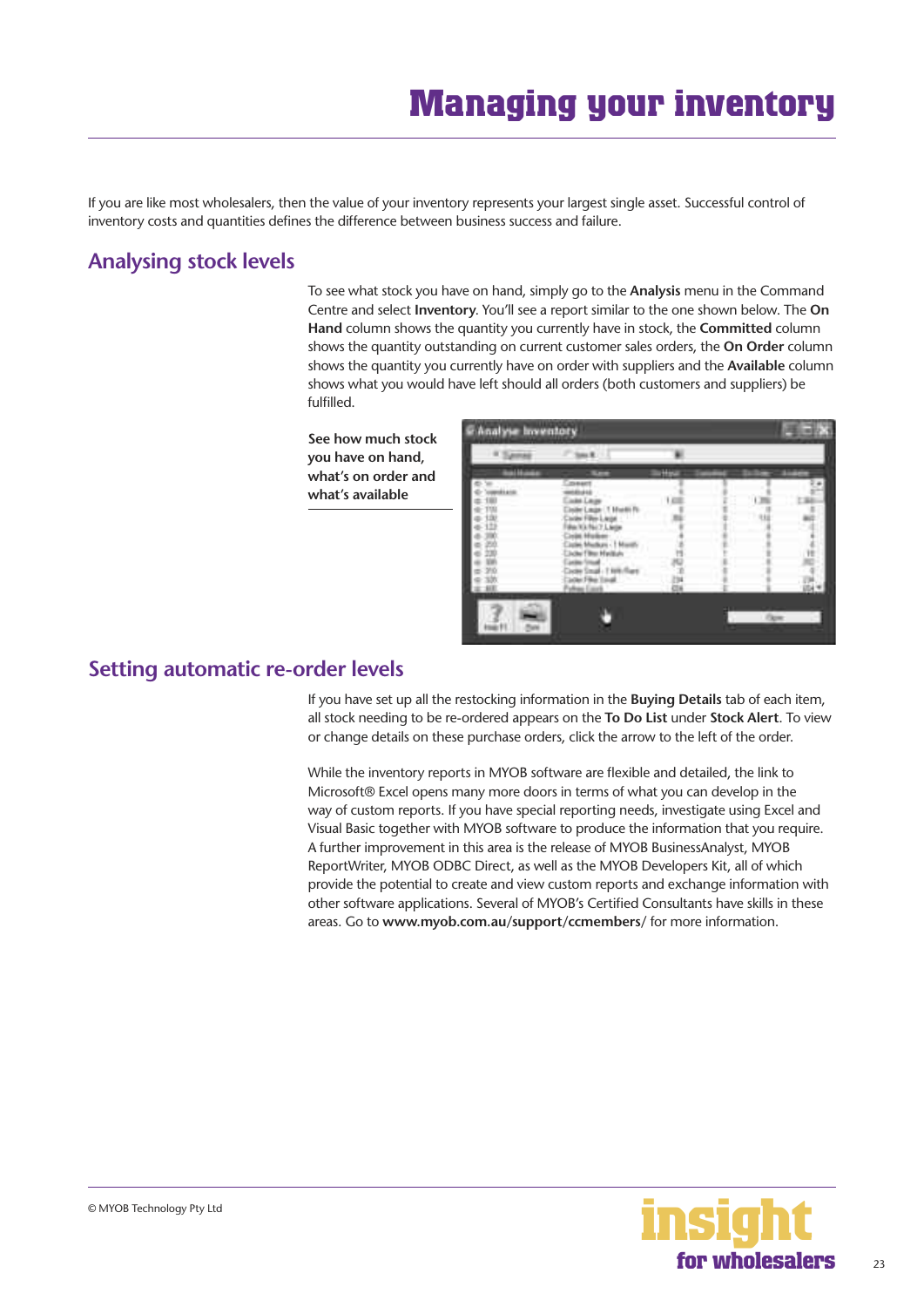# <span id="page-23-0"></span>**Tracking stock in more than one location**

If you have stock in a number of locations and want to track what stock you have where, you can set up some very clever systems using MYOB software that gives you full stock reporting in each location. You might want to adapt the finer detail to your particular circumstances, but here's one possible framework to get you started:

- 1. Go to the **Lists menu**, choose **Custom List & Field Names**, and then click **Items**. As the **Name of Custom List #1**, type 'Location'.
- 2. Go to the **Setup menu**, choose **Preferences**, and then click the **System** tab. Mark the **Turn on Category Tracking checkbox**.
- 3. Go to the **Lists** menu and choose **Categories**. Create a new category for each location where you want to track stock.
- 4. Go to the **Items List** and adapt all **Item Numbers** so that the last two letters indicate the location (you can see how this might work in the screenshot below). Leave the Item Name the same, regardless of the location.
- 5. Still in your **Items List**, go to the **Item Details** tab and select the appropriate location for each item in the custom lists.
- 6. Go to the Inventory command centre, click **Count Inventory** and enter stock counts for all items in each location.

#### **Adapting Item Numbers so that they reflect the location**

With this setup complete, you can now proceed to run stock for a number of locations. Here are a couple of examples of how it works:

- 
- When invoicing, pick the correct stock code according to the

location (for example, if you're selling goods from the Brisbane location, you select the item with the Brisbane code as part of its **Item Number**).

- If you transfer stock from one location to another, go to the Inventory command centre, click **Transfer Inventory** and record a negative quantity for the Item Number that relates to the departure location, and a positive quantity for the Item Number that belongs to the receiving location.
- By always completing the **Category** field at the bottom of each transaction to indicate what location this transaction took place in, you can generate Profit & Loss reports and Balance Sheets for each location.
- To print stock reports that are itemised according to location, simply click **Customise** when generating the Item List Summary report and select the relevant location. You can see how this might look in the following report.

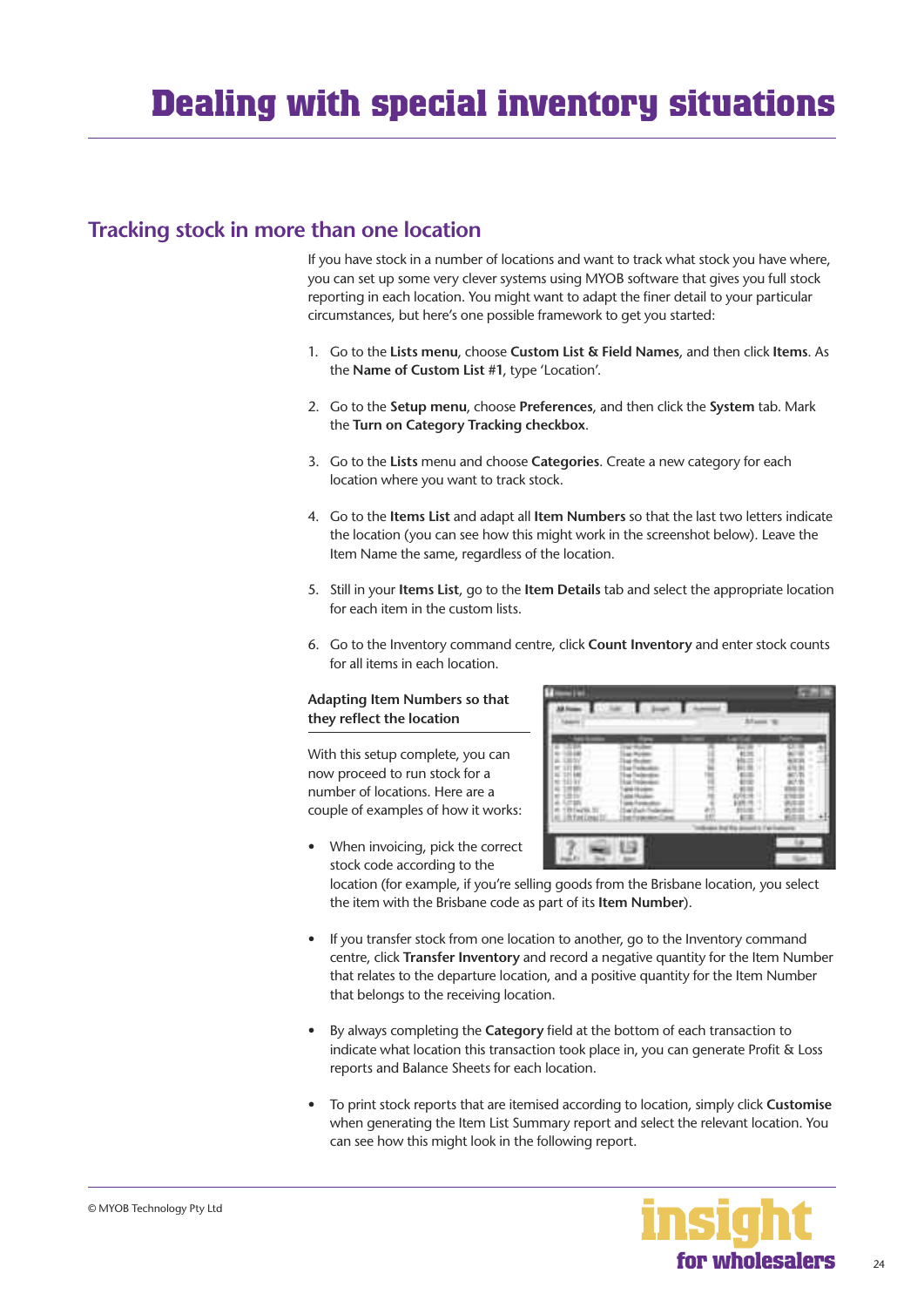# <span id="page-24-0"></span>**Dealing with special inventory situations**

**You can print report that group stock by location**

|  | (funs.com/(fummacy) | п<br>a. |  |
|--|---------------------|---------|--|
|  |                     |         |  |
|  |                     |         |  |

# **Creating assemblies and auto-builds**

The Auto-Build feature is fantastic if you want to create an item that is made up of other items. For example, you may sell a dining table suite that always consists of a single table plus six chairs, or you might 'manufacture' a drum kit that consists of a snare drum, a hi-hat, a bass drum and a stand.

Imagine you were going to create a first-aid kit that consisted of two bandages, a packet of band-aids and some scissors. Here's what you would do:

- 1. Start by setting up a new item for each individual component, so that you have an item for bandages, an item for band-aids, and so on. Make sure you mark the **I Inventory This Item** checkbox for each component.
- 2. Create a new item called 'First-aid Kit', making sure you mark the **I Inventory This Item** checkbox.
- 3. Click the **Auto-Build** tab.
- 4. Click **Edit List** and type the **Item Number** and **Quantity** for all the items that make up the kit of this finished item. Click **OK** and you're done.

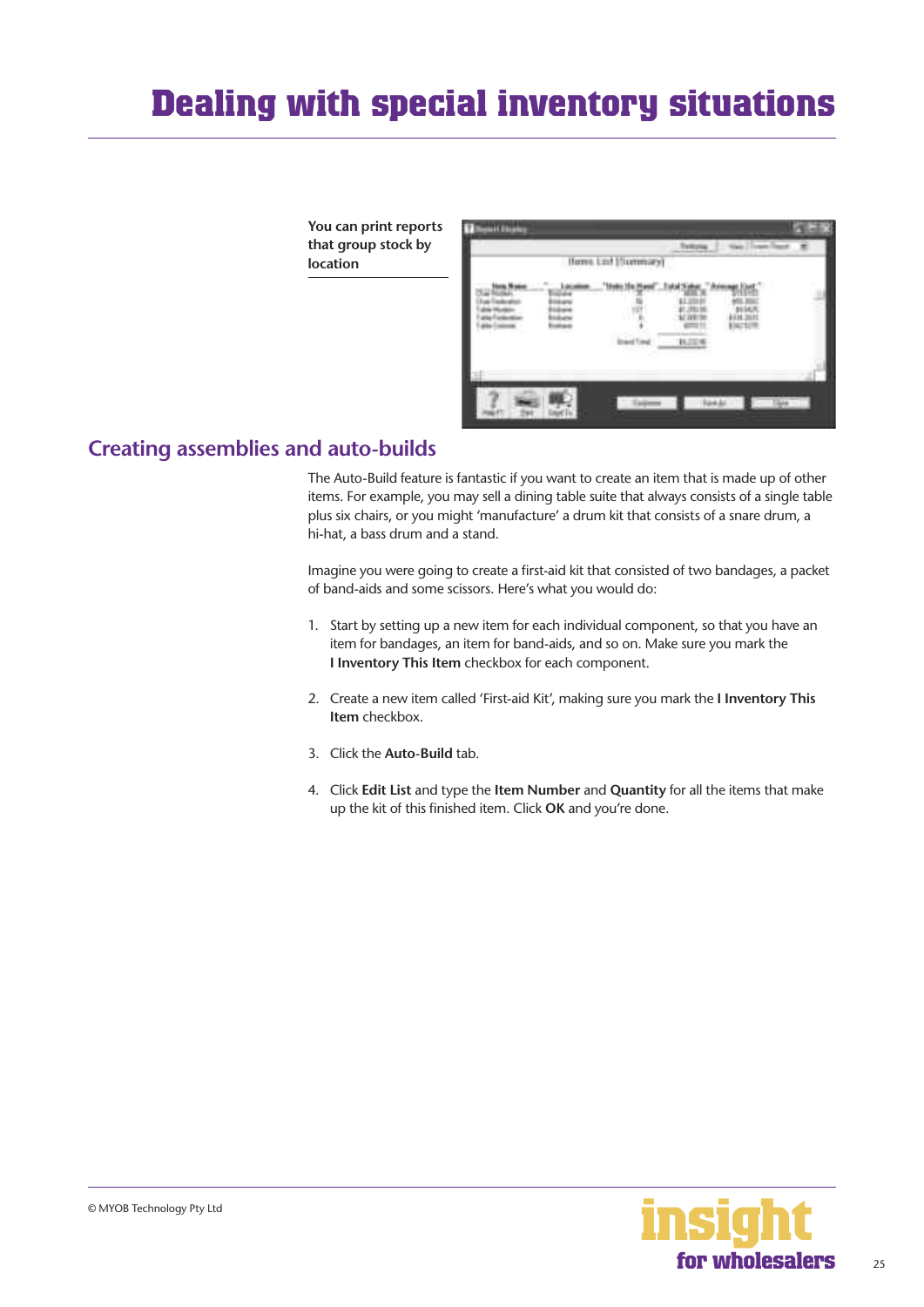# <span id="page-25-0"></span>**Inventory adjustments and transfers**

However perfect your bookkeeping and administration, from time to time you'll have to adjust quantities on hand or inventory unit costs. The following procedures explain just what to do.

# **Adjusting for missing or damaged stock**

Go to the Inventory command centre and click **Count Inventory.** Locate the item for which the quantity is wrong and type the correct quantity in the **Counted** column. The **Difference** column will reflect the quantity you want to adjust.

Click **Adjust Inventory** and you'll be asked for a **Default Adjustment Account**. In most situations, the best way to allow for small stock variations is to create a cost of sales account called 'Stock Adjustments', but if you're not sure about this, ask your accountant for their opinion.

Click **Continue** to get to the Inventory Adjustment window. All you have to do next is check the **Date** and write a **Memo**, always recording a clear, concise description if you can. Enter job or category information, if required, and click **Record**.

## **Adjusting the unit costs of inventory items**

This scenario is the trickiest of all, and only arises if you know that the average cost of an item is wrong, but that the quantity is correct. Here's what to do:

- **1** Go to the Inventory command centre and click **Adjust Inventory**.
- **2** Enter the **Date** along with a concise explanation in the **Memo**.
- **3** Work out the total adjustment you need to make. For example, if you want to raise the unit cost from \$6 to \$10 and you have 20 items in stock, you need to make a positive adjustment for \$80 (\$4 difference x 20). Enter \$80 in the **Amount** column, and 0 in the **Quantity** column.
- **4** Enter job or category information, if required, and click **Record**.

#### **Adjusting the unit cost without affecting the quantity**

For all adjustments, you need to select something in the **Account** column. 'Cost of goods sold', 'writedown of obsolescent stock' or 'stock

| <b>The Contract</b><br>Lad continue \$514 \$10.   |        |                          |  |
|---------------------------------------------------|--------|--------------------------|--|
| <b>MAY TH'REE</b><br>the property in the possible | and he | <b>Contract Contract</b> |  |
|                                                   |        |                          |  |

adjustment account' are all likely candidates. Just be careful never to use your inventory account here, as this will throw your inventory out of balance.

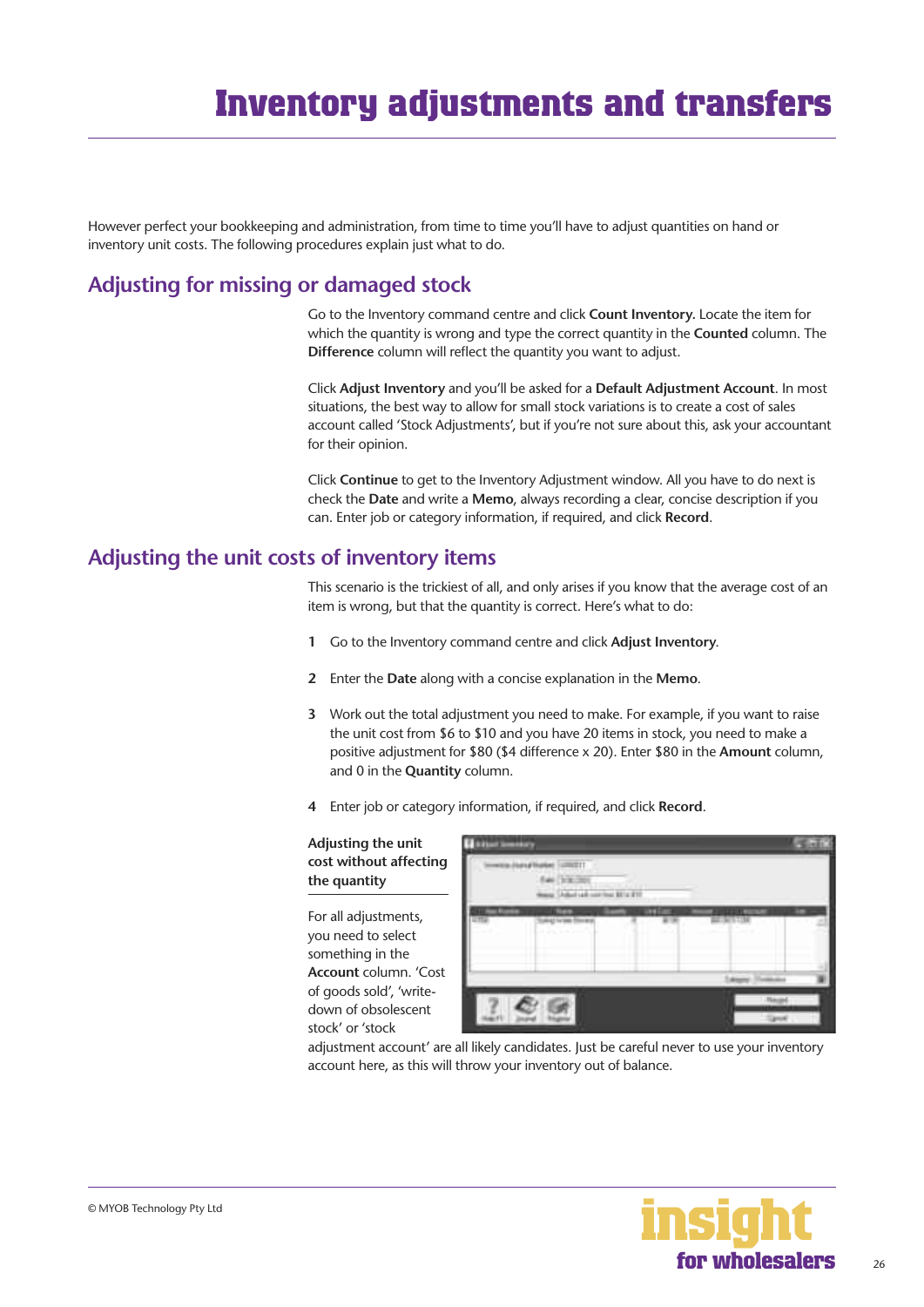# <span id="page-26-0"></span>**Creating credit notes when inventory returns to zero**

Sometimes, when you try to put a credit note through for inventory items, you will get a message saying that 'The purchase of this item would value your inventory at less than \$0.00'.

This message appears because if you want to put a credit note through that will reduce stock levels of that particular item down to zero, the credit note must equal the value that you already have on hand for that stock item. However, prices are always changing, so it is highly probable that the unit cost that comes up in your credit note doesn't equal your existing average unit cost.

Here's one way to fix the problem (a more detailed proceedure is available in MYOB Support Note 903 which is available at **http://support.myob.com.au**):

- **1** Go to the Inventory command centre, click **Set Item Prices** and then click **Avg Cost**. Note the **Average Cost** for the item you are crediting, down to the last decimal point (if the price is \$22.50234, then note this down exactly).
- **2** Return to your credit note, and use this **Average Cost** as the **Price**.
- **3** Note the **Total Amount** of this credit note and calculate the difference between this and the total on the credit note you have received. Then click **Record**.
- **4** You will need to put through an adjustment for the difference. To do this, create a new purchase, click **Layout** and select **Miscellaneous**.
- **5** Use a cost of sales account as the **Allocation Account**, and write the credit note number in the **Memo** field. Remember to put a minus figure in the **Amount** column if you are doing a further credit adjustment.

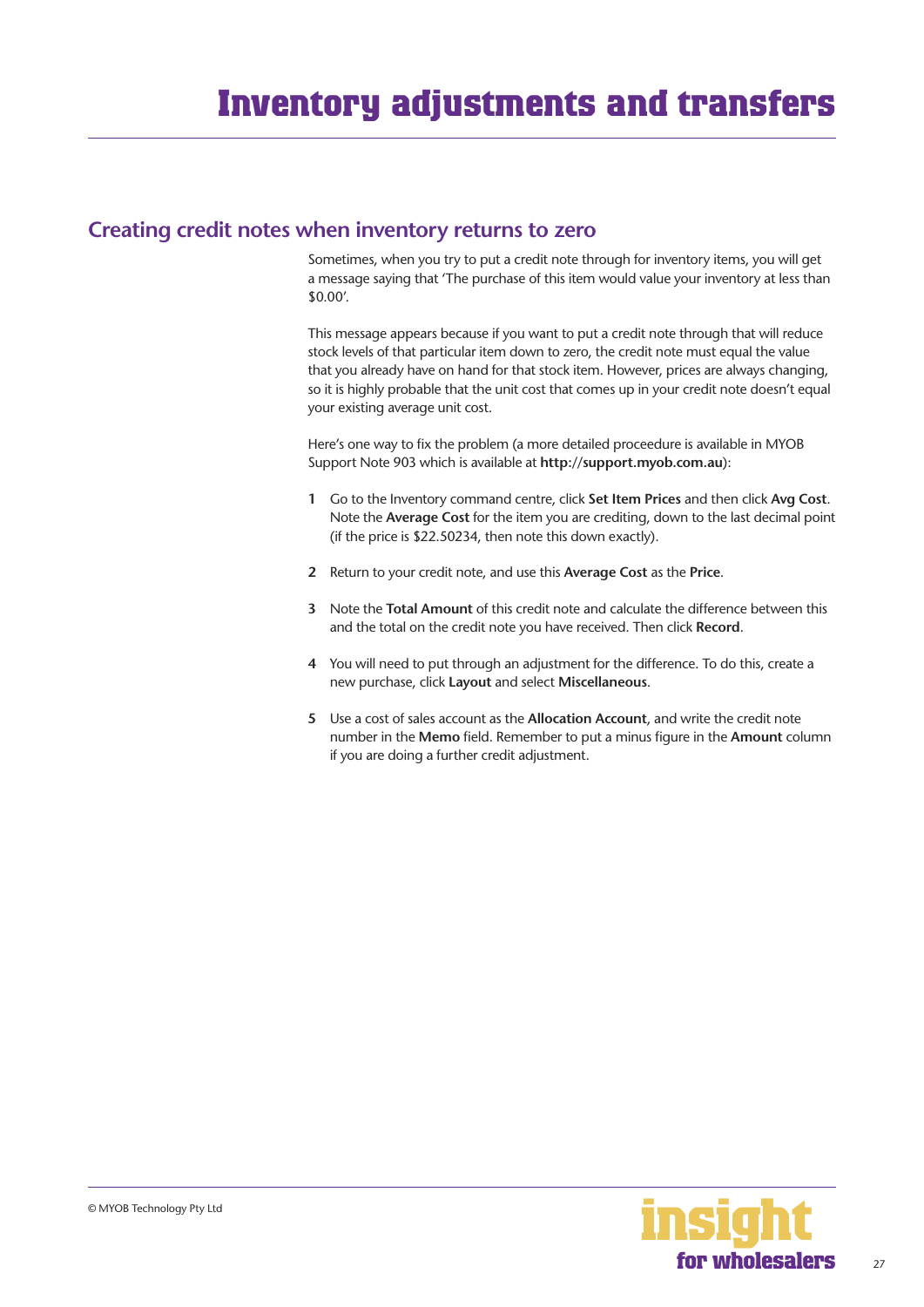# <span id="page-27-0"></span>**Incorporating freight into the cost of goods**

Many wholesalers incur significant shipping costs and want to incorporate these costs into the cost of goods sold. For example, if an item costs \$10 per unit plus \$2.50 freight per unit, then you probably want your unit cost to show as \$12.50 per unit. The following procedures explain how to incorporate freight into the cost of goods.

In order to use these procedures, you first need to create a new item in your **Items List**. Call the item **LC** with the description **'Landing Charges'** and mark the **I Buy This Item** checkbox**.** As the Expense Account, select a cost of sales account called Freight Clearing (you will probably have to create a new account by this name).

If you are importing goods from overseas and this freight scenario is further complicated by foreign currency implications, you can read further in *MYOB Software for Importers and Exporters.* 

# **Calculating your freight percentage**

When you order goods, create a new purchase, making sure you choose **Order** as the status in the top left hand corner. Enter all buy prices *not* including freight and if you wish, fax or email this direct to your supplier.

When the goods arrive, work out the *proportion of freight* as a percentage of the total cost of the purchase.

- **1** Establish the total freight costs, not including GST.
- **2** Confirm the total value of the purchase, not including freight or GST.
- **3** Calculate the percentage of freight as a proportion of the total purchase. For example, if the purchase comes to \$25,000 and freight comes to \$2,500, then the percentage is 10%. This figure is called your *freight percentage.*

## **Recording the receipt of goods when incorporating freight**

- **1** Go to the **Orders** tab in your **To Do List** and zoom in on the outstanding order. On every line of the order, enter your *freight percentage* as a negative amount in the **Discount** column as shown in the screenshot below. Entering a negative discount in this manner increases the item cost by the appropriate percentage and show its true cost.
- **2** By now, you should have the true cost of each item including freight, but the **Total Amount** of the purchase order will be too high, because it includes the freight that you don't owe to that supplier. To fix this, add a credit line for "minus one" of item LC (that is, Landing Charges). As the **Price** for this item, enter the total value of your shipping costs.
- **3** Check that the **Total Amount** of this purchase is now equivalent to the amount owed to your supplier. If the amount is out by a few cents, adjust the price of your LC item. Click the **Bill**  button to change this transaction from an order to an account payable.

**Incorporating freight into unit cost of goods**

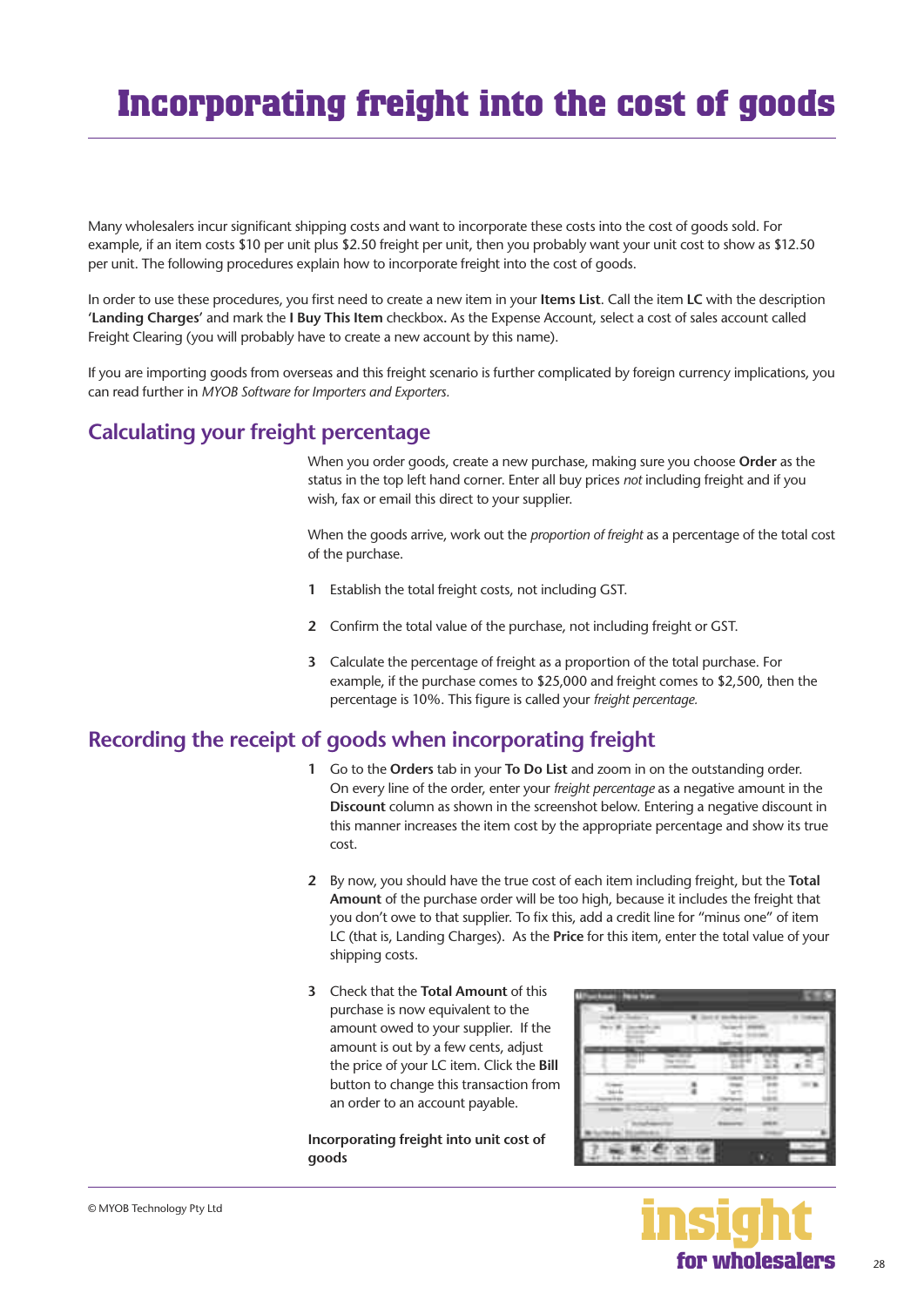# <span id="page-28-0"></span>**Incorporating freight into the cost of goods**

# **Recording the invoices for freight when you have incorporated freight into your cost of goods sold**

Go to **Purchases** and record the invoice for freight as you would any other invoice, except instead of allocating this invoice to your regular freight expense account, allocate it to your Freight Clearing account.

On your Profit & Loss, your Freight Clearing account should behave like a holding account. You credit this account when you receive goods into stock (because the Landing Charges item links to Freight Clearing), and debit this account when you record the purchases from shipping agents. At the end of financial year, your freight clearing account will probably have very little in it. This is alright; you don't want to show freight from overseas separately on your Profit & Loss. The aim has been to include these costs as part of your cost of goods sold figure.

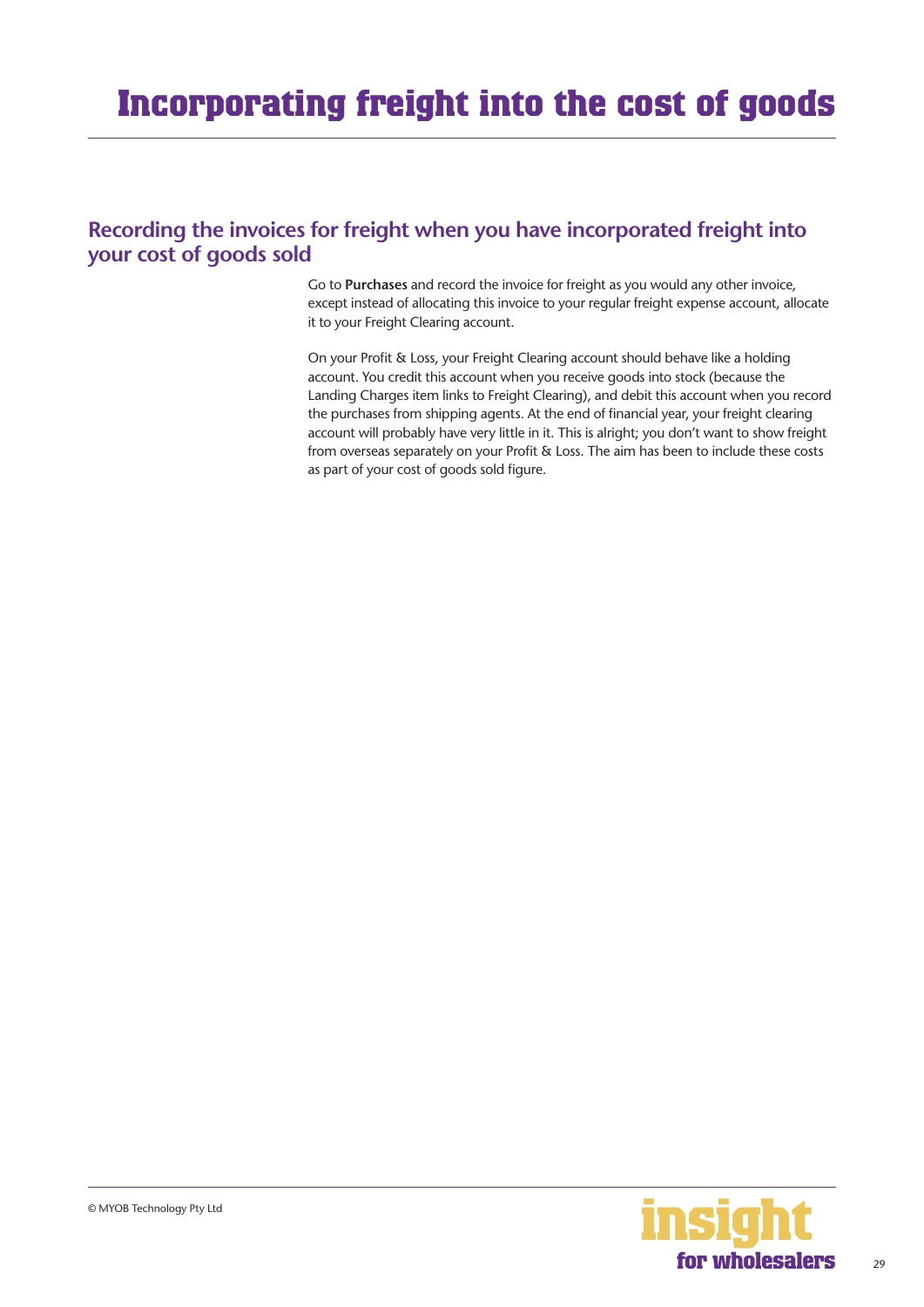# **Case Study – Echidna Gifts**

# <span id="page-29-0"></span>**Business Name: Echidna Gifts**

**Overview: Echidna distributes giftware throughout Australia, specialising in hand-crafted and Australian-made goods.**

> Echidna has had their ups and downs in their long period of trading and, like many small businesses, has learnt their lessons the hard way. However, their real turning point was when GST was introduced and they purchased MYOB Accounting. Finally, they were able to analyse their business properly and see where changes could be made.

Echidna's real focus has been to use MYOB Accounting as a sales tool. They group customers according to sales agents and analyse customer trading patterns, alerting agents when customers have not placed a re-order in the time expected. Echidna also analyse the purchasing patterns of each customer, and if a customer isn't buying one of the stronger products in their range, they usually try to persuade them to do so by offering one-off specials and introductory offers.

MYOB Accounting's item reports (analysing gross profit and units sold for every item sold) enabled Echidna to make some tough decisions. Some of the items the owner was most fond of (including her sister's hand-made patchwork quilts) simply didn't sell in sufficient quantities to justify their inclusion in the range. They've now simplified what goods they sell and rationalised the prices on items where the profit was next to nothing.

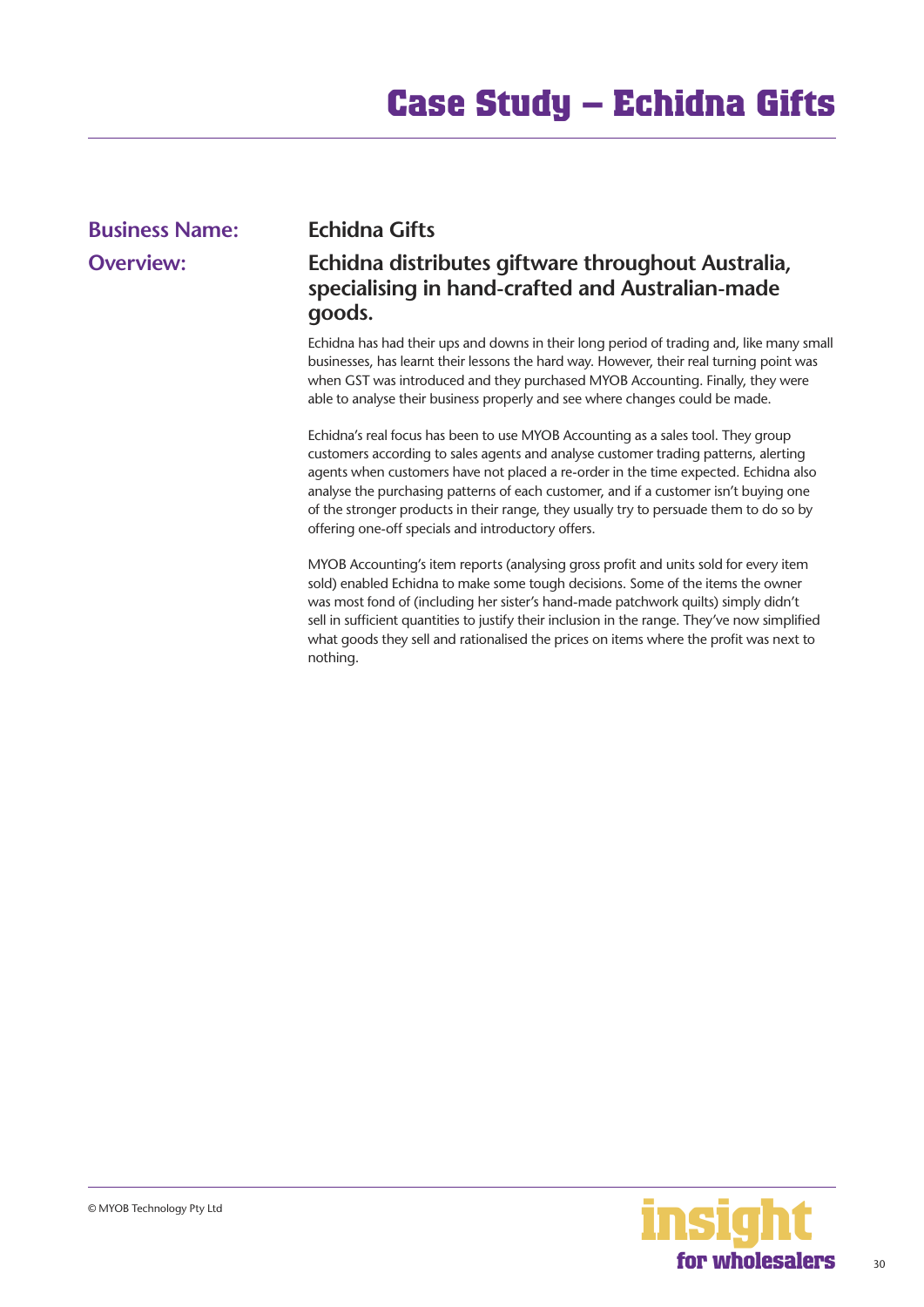<span id="page-30-0"></span>Keeping an eye on costs is essential and you want to make updating prices as easy and as efficient a process as possible. Here's how:

# **Calculating average and last cost**

If you go to the **Set Item Prices** function in the Inventory command centre, you'll notice that you can choose to view items either by **Average Cost** or by **Last Cost.**

**Average Cost** is calculated by dividing the current inventory value by the number of units in inventory. It's as simple as that! In accordance with Australian accounting standards, MYOB software uses **Average Cost** to calculate the total value of your inventory.

Last Cost is the equivalent of your supplier's list price, and does not include supplier discounts, freight or early payment discounts.

Remember! Be careful when relying on **Average Cost** or **Last Cost** information when setting prices. **Average Cost** includes supplier discounts, but **Last Cost** does not. Neither cost includes freight or early payment discounts. The average cost is exclusive of GST.

## **Setting up multiple selling prices**

Only MYOB Premier and MYOB AccountEdge allow for multiple selling prices per item. Click the **Selling Details** tab of any item and you'll notice that you can have up to six pricing levels for each item. By default, these levels are labelled A through F, but you can label your pricing levels in whatever way makes the most sense for your business. For example, you might have Retail, Wholesale, Trade 1, Trade 2, Staff and Special as your price levels. That way, you can keep separate selling prices for different types of customers.

It's a good idea to change the price level labels so that they are more meaningful for your business. Go to the **Lists menu**, choose **Custom Lists & Field Names**, and then click the **Price Level** tab.

**Setting up price levels and quantity breaks in MYOB Premier**

If you offer discounts for certain quantities, you can set up quantity breaks using the **Quantity Over** field.



For example, if you want to create pricing levels for sales of this item in quantities of 25 or more, enter 25 in this field. If you intend to offer further discounts for sales of this item in quantities of 50 or more, enter 50 in the next field.

The last stage of setting up multiple selling prices is to specify what price level each customer belongs to. Go to the **Card File** command centre, click **Cards** and edit your customers one by one. Click the **Terms** button and select the appropriate **Price Level**.

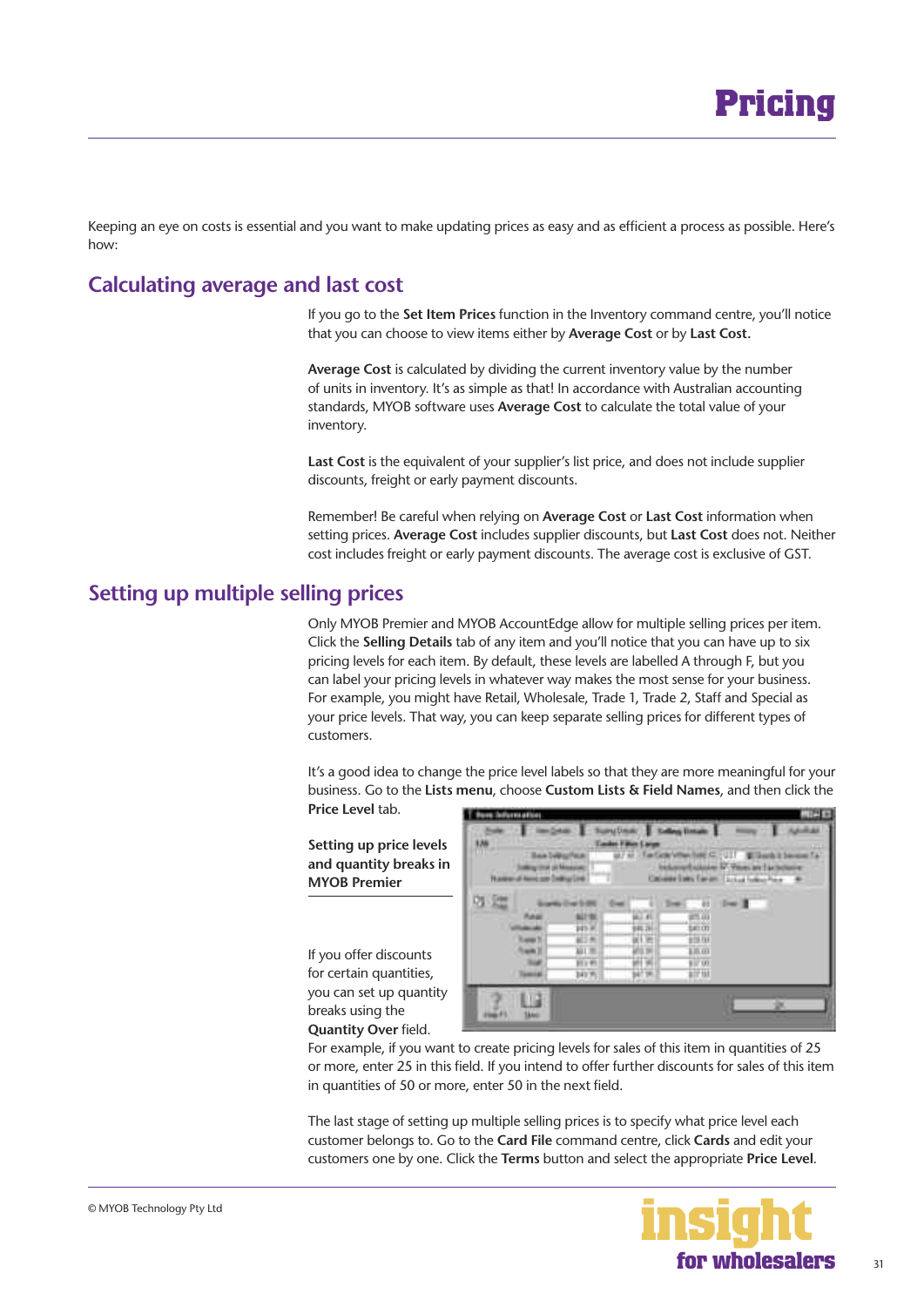# <span id="page-31-0"></span>**Updating prices**

If your selling prices are based on a certain markup percentage or dollar margin use the **Set Item Prices** function in the **Inventory** command centre. If you only wish to change a few prices, mark each item you wish to update by clicking against them, and then click the **Shortcuts button**. To set new prices for the entire list, just click **Shortcuts**.

Work through this dialogue box from the *bottom up*, starting with the **Basis for Calculation**. Choose whether you wish to refer to **Average Cost** or to **Last Cost**, and whether you want to calculate profit based on **Margin**, **Markup** or **Gross Profit**. State whether you want to round prices **Up** or **Down**, or to the nearest specified unit.

The differences between **Percent Margin**, **Percent Markup** and **Gross Profit** can be confusing. Use **Percent Margin** if you think of profit as a percentage of the final selling price. Use **Percent Markup** if you think of profit as a percentage of the buying price. Use **Gross Profit** if you think of profit as a fixed dollar amount per item.

An alternative way to update your Item selling prices is to export your Item List to Microsoft Excel, make your changes, and then import the updated list.

### **Analysing profit on each stock line**

To see how much profit you're making on each individual stock line, do the following:

- **1** Go to the **Analysis** menu in the Command Centre and choose **Sales.**
- **2** Click **Filters** and select **All Items.**
- **3** Select your desired date range, and click **OK**.
- **4** Click the **Profit** button to analyse the profit contributed from each stock line, or click **Margin** to see this as a percentage. Click the **Avg Cost** button to see total sales of each line, along with the number of units sold.
- **5** Click the graph buttons (**Sales**  and **Profit**) to see this information in pictorial format, similar to the screenshot below.

**You can analyse sales in many different ways**



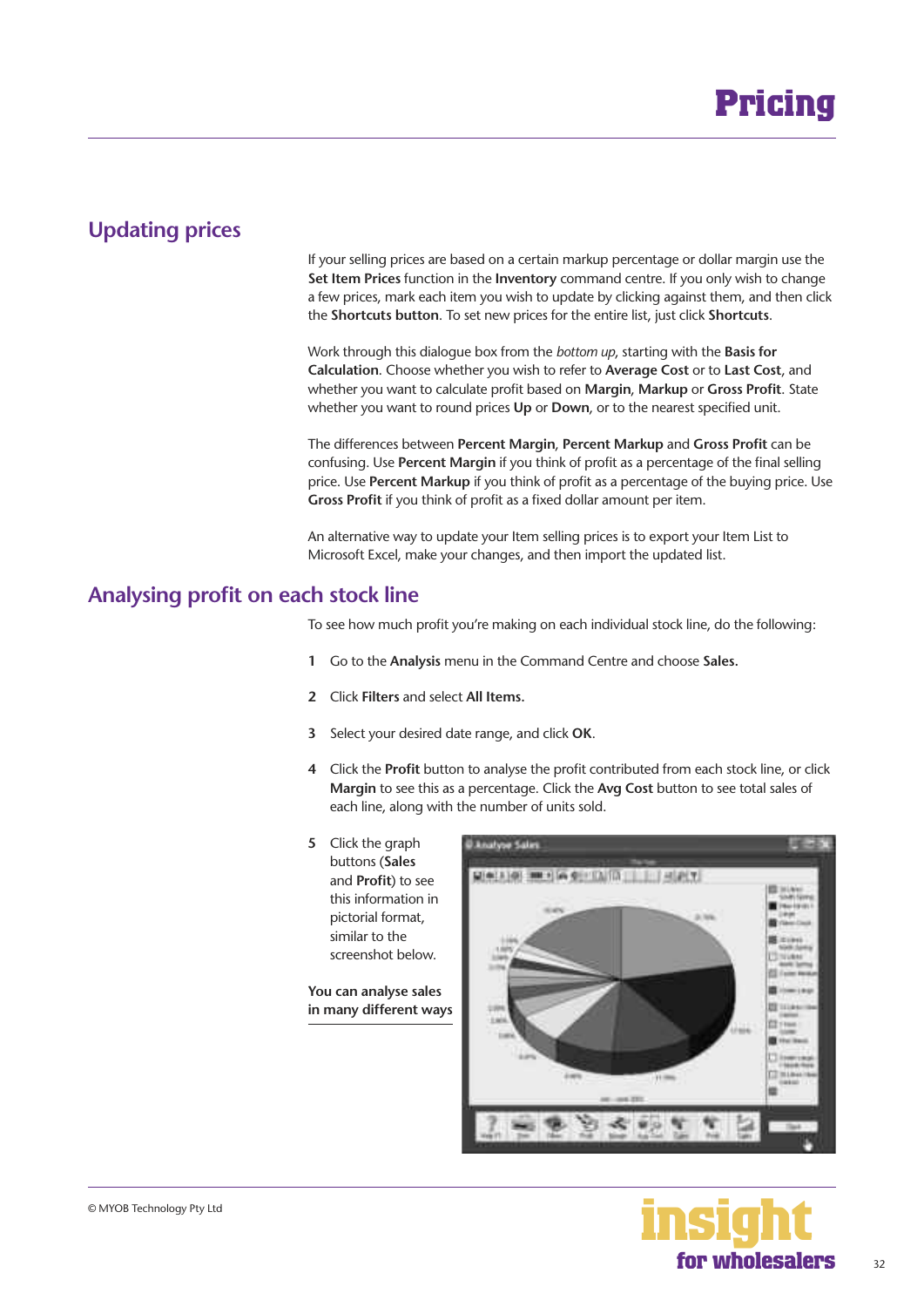<span id="page-32-0"></span>Many wholesalers need to calculate sales commissions on a weekly or monthly basis. MYOB software can help to streamline and even automate this process.

# **Setting up salespeople**

The first thing to do is to create a new card for every salesperson. Go to the Card File command centre, click **Cards List** and create a new card for every salesperson, selecting **Employee** as the **Card Type**. If these sales people are not employees, select **Labour Hire**  as the employment basis in the **Payroll Details** tab of each card.

If some of your sales are made directly by head office, telephone or mail order, you can create cards to track these sale categories too. Just create new cards called 'Head Office', 'Head Office Phone Sales', 'Head Office Mail Order Sales', and so on.

If you pay a single salesperson different commission rates depending on the type of customer they sell to, or where the customer is located, then it makes sense to create a separate card for each rate that salesperson receives. For example, you might have three cards for Alan Jones: Alan Jones 5%, Alan Jones 7.5% and Alan Jones 10%. Furthermore, note these different rates in the **Custom List #1** of their card (under the **Card Details**  tab). Including this information helps you to extract commission reports later on.

Now all you have to do is remember to complete the **Salesperson** field every time you create a sale. Even better, create a default salesperson in the **Selling Details** tab of every customer card so that this information pops up automatically every time you go to create a sale.

## **Tracking salesperson performance**

The easiest way to find out who sold how much is to choose **Sales** from the **Analysis**  menu in the Command Centre. Click **Filters,** select the **All Salespeople** option and then select the year and the period that you want to analyse.

Clicking **Sales** displays a bar graph comparing the total sales in dollars for each selected month. Clicking **Ledger** displays the total sales in dollar terms for each salesperson over the selected period, as well as each salesperson's sales expressed as a percentage of the total sales.

Further sales team reports can be found by going to the **Reports menu, choosing Index to Reports,** and clicking the **Sales** tab. You'll find another seven salesperson reports listed here, many of which can be sorted by salesperson, custom lists or identifiers.

## **Generating commission reports**

Commissions and how they are calculated vary enormously from business to business. However, chances are you can get a salesperson report that provides information in a format close to the one you're looking for. Here are some tips:

• In the Index to Report's **Sales** tab, find the report that is closest to the one you're looking for. Don't hesitate to click the **Design** button and experiment with the different types of information you can display.

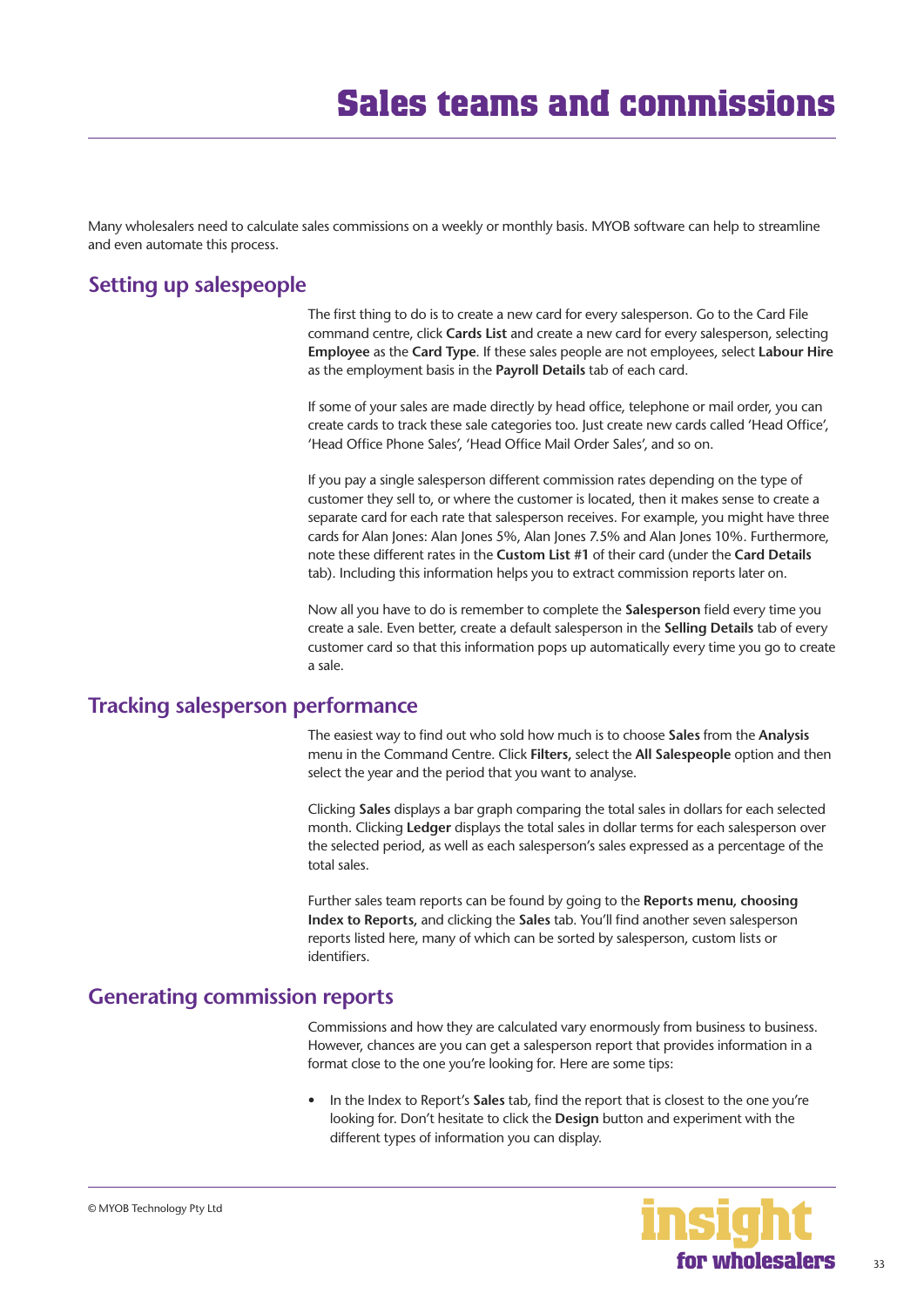- As suggested earlier, set up commission rates in the **Custom Lists** of each salesperson's card (under the **Card Details** tab). Remember to display this custom field when generating reports.
- When the report looks close, click the **Send To** button and send the report to Excel. From here, you should be able to make minor adjustments to create the report you're looking for.
- If you want to automate the process of customising this report in Excel, you should be able to create additional worksheets that link to the worksheet that MYOB software creates automatically every time.
- Alternatively, if you find yourself doing significant hours of calculations by hand, or in additional spreadsheets, consider contacting an MYOB Certified Consultant and asking them to design you a custom report for you. You can get a listing of Certified Consultants from **www.myob.com.au/support/ccmembers/ .**

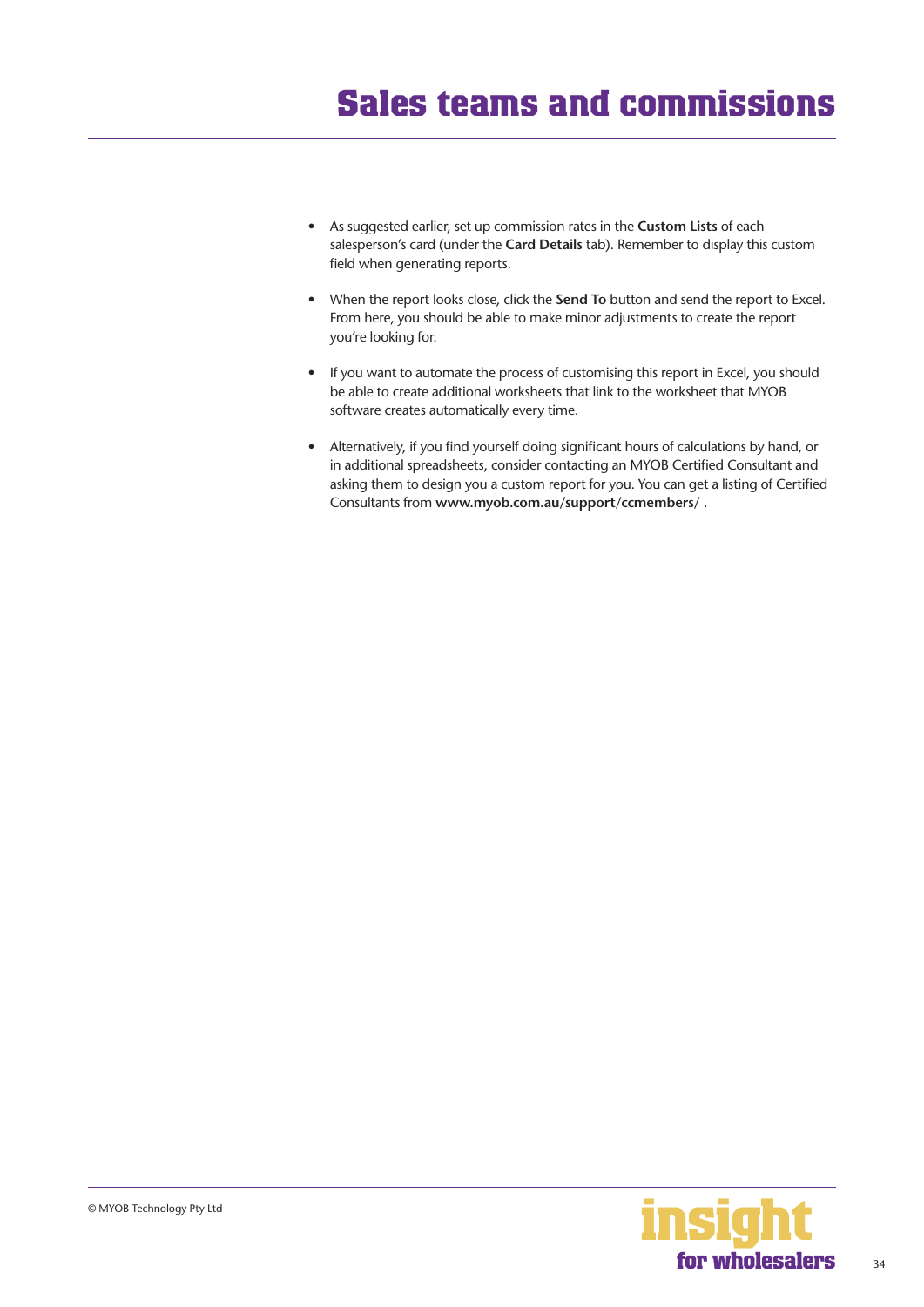<span id="page-34-0"></span>MYOB software makes accounting for GST about as easy as something so complex could be. So long as you record all your transactions and allocate the right tax code to each one, there's not a great deal that can go wrong. The main thing to remember is to allocate the right tax code when recording transactions. This done, everything else should fall into place.

# **Recording GST**

Whenever you record a transaction, you can choose whether to enter the amount as taxinclusive or tax-exclusive by marking or clearing the **Tax Inclusive** checkbox in the top right of every window.

Usually, you'll find it easiest to mark the **Tax Inclusive** checkbox and enter all amounts including tax. You'll find that the GST calculates automatically and you don't have to go looking up every receipt to double-check the tax total.

# **Deciding what GST codes you need**

Most wholesalers find that they only need six tax codes: CAP; FRE; GST; ITS; N-T and QUE.

*To review your codes, go to the* **Lists** menu and choose **Tax Codes**. Comparing your list with the list shown below, delete any codes you don't need (they'll only serve to cause confusion) and add any codes that are missing.

For all tax codes, the **Linked Account for Tax Collected** should be GST Collected from Sales and the **Linked Account for Tax Paid** should be GST Paid on Purchases. Once you're finished, your tax code list should look similar to the one below:

**Your tax code list should look something like this**



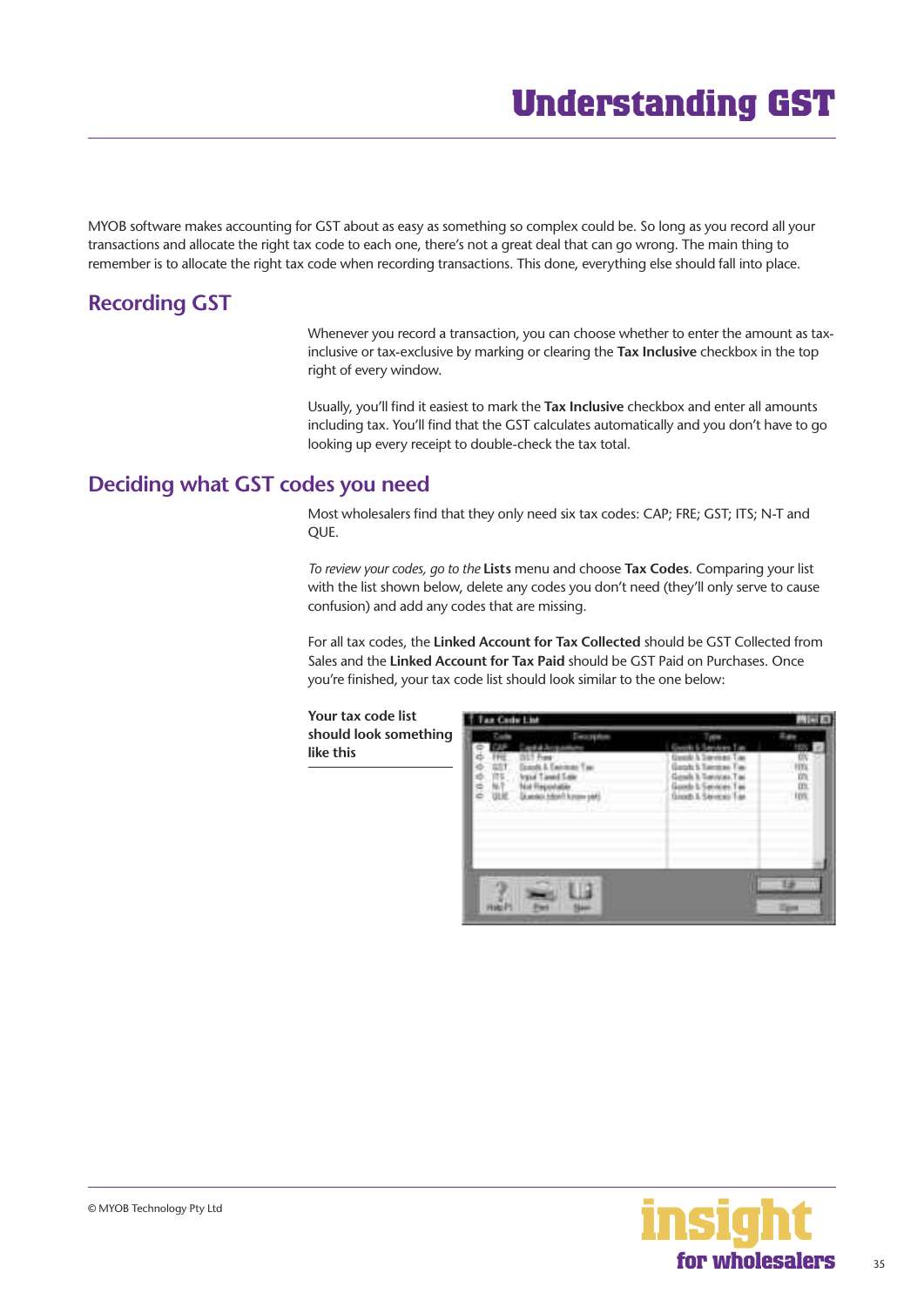<span id="page-35-0"></span>What do the different codes mean? Here's an explanation:

#### **CAP (GST on capital acquisitions)**

If you buy new tools, equipment or vehicles that cost more than \$1,000 before GST (assuming you're part of the Simplified Tax System) or if you buy any new tools, equipment or vehicles at all (if you're not part of the Simplified Tax System), you need to report these purchases separately on your Business Activity Statement. To do this, you need a separate tax code called CAP. If you're not sure whether or not you're part of the Simplified Tax System, ask your accountant.

#### **FRE (GST-free goods and services)**

Even if you don't sell any GST-free goods or services, you're bound to end up purchasing GST-free supplies such as bank charges, donations or government charges. If you employ any subcontractors who have an ABN but aren't registered for GST, use FRE as the tax code for their payments.

#### **GST (Goods and Services Tax)**

GST is the tax code that you'll use for most sales and purchases.

#### **ITS (input taxed sale)**

Use this code for interest and dividend income and rental income from residential property investments.

#### **N-T (not reportable)**

N-T stands for not reportable and is the code you use for everything that falls outside the GST net, such as wages; superannuation; loan repayments; bank transfers and personal spending.

#### **QUE (query)**

Use the query code whenever you're not sure what code to use. That way, when you get to the end of the quarter, you can print a report for all transactions coded QUE and ask your accountant or MYOB Certified Consultant to give you a hand choosing the correct codings.

### **Deciding what codes to use when**

One of the tricky things when first recording income and expenses is to figure out what tax code to use when. Here are tips to help you out, written especially with wholesalers in mind:

#### **Income**

- All taxable items should have GST as the tax code.
- All non-taxable items (food, medical supplies, educational materials, etc) should have FRE as the tax code.
- All exports should have EXP as the code.
- All interest income should have ITS as the tax code.

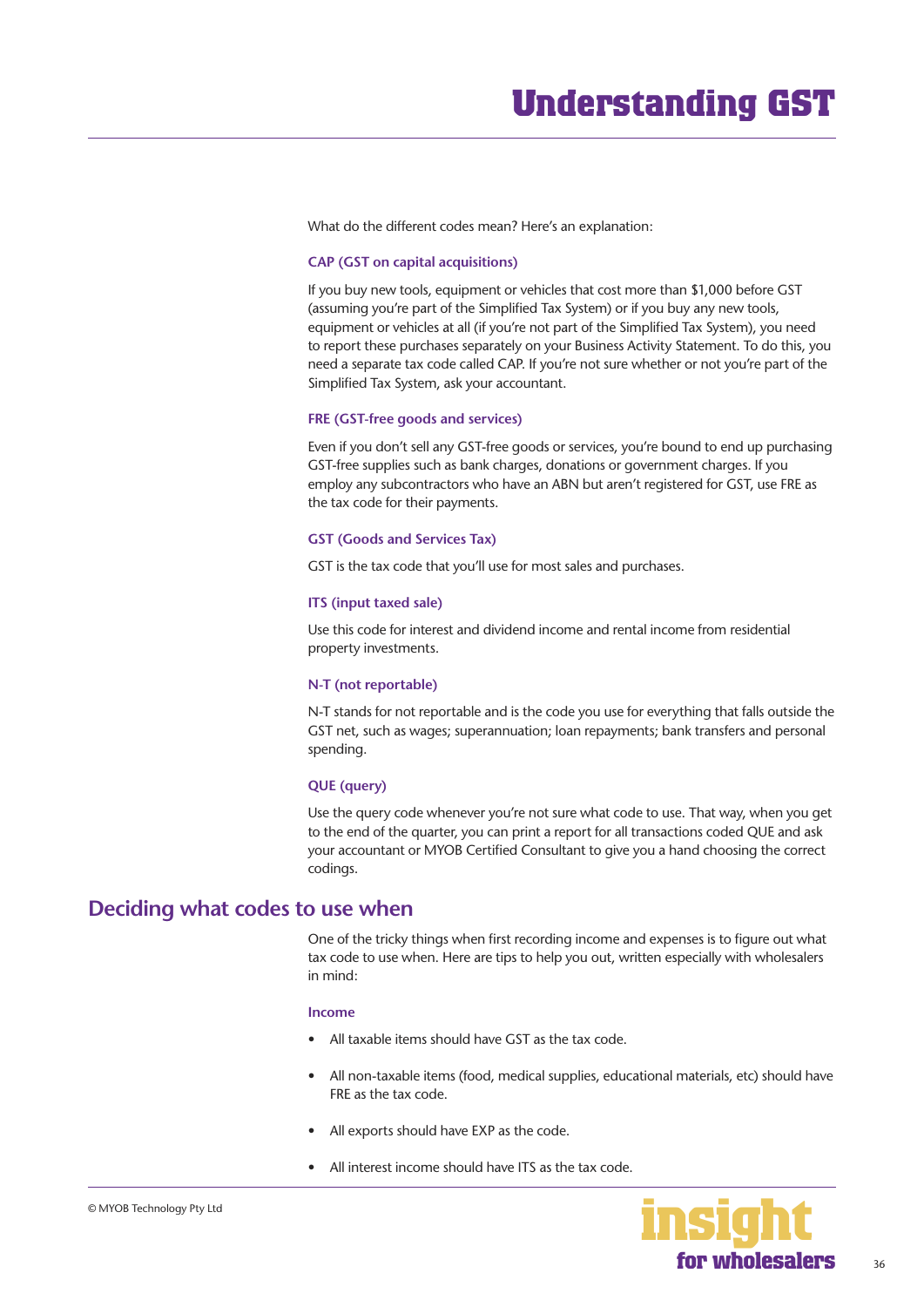If you receive money from a personal source and it isn't really income (for example, a family loan, a gift, a tax refund or a transfer between bank accounts), select N-T as the tax code.

#### **Expenses**

- All purchases of taxable items should have GST as the tax code.
- All purchases of non-taxable items (including imported goods from overseas) should have FRE as the tax code.
- Most expenses should have GST as the tax code, including things such as advertising, electricity, postage and telephone.
- If you're registered for the Simplified Tax System, if you buy new tools or equipment that cost over \$1,000, select CAP as the tax code (CAP stands for 'GST on capital acquisitions').
- If you're *not* registered for the Simplified Tax System, you may need to select CAP as the tax code for all new tools or equipment, regardless of cost.
- Donations should have FRE as the tax code, as should almost all bank charges and interest expense. However, watch out, as merchant fees should have GST as the tax code.
- Hire purchase and lease payments depend on what you're paying off, when you bought it and how your accountant intends to treat it. Ask your accountant.
- Insurance is tricky, because almost every insurance policy is a mixture of taxable and tax-free (stamp duty doesn't have GST on it). Enter QUE as the tax code for insurance expense, then double-check the exact amount of GST on every insurance payment when you record it.
- Milk, tea, coffee and some first aid supplies should have FRE as the tax code.
- Residential rents should have ITS as the tax code, commercial rent should have GST as the tax code.
- Domestic travel should have GST as the tax code, overseas travel should have FRE as the tax code.
- Government charges are almost all GST-free, and include licence renewals, motor vehicle registration, council rates, water rates, land tax and stamp duty

#### **Private expenses**

• 100% private-use expenses should have N-T as the **tax code**, as should wages and superannuation.